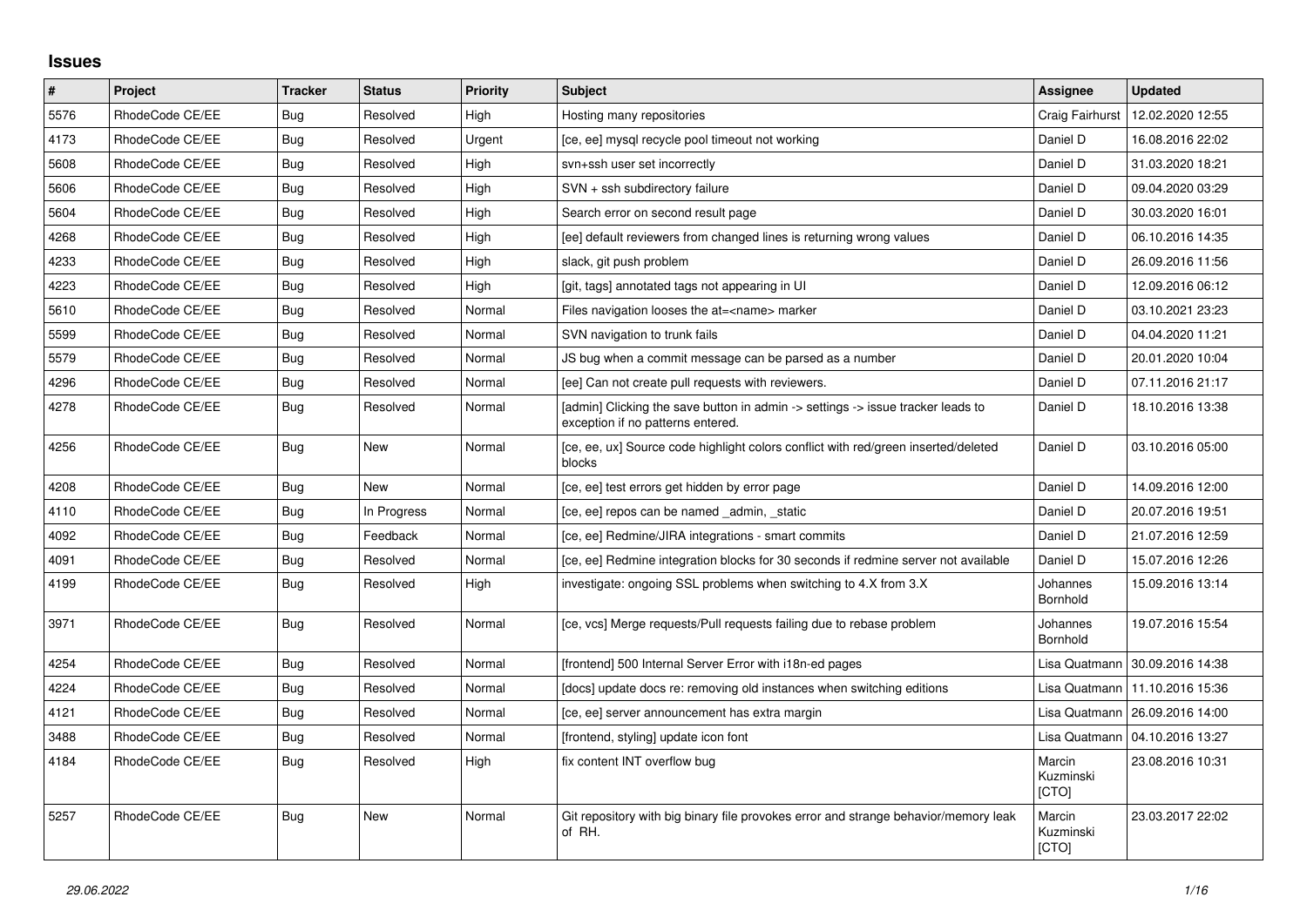| $\sharp$ | Project         | <b>Tracker</b> | <b>Status</b> | <b>Priority</b> | <b>Subject</b>                                                                            | Assignee                     | <b>Updated</b>   |
|----------|-----------------|----------------|---------------|-----------------|-------------------------------------------------------------------------------------------|------------------------------|------------------|
| 4276     | RhodeCode CE/EE | Bug            | Resolved      | Normal          | System info page uses mercurial/git versions from RhodeCode instead of VCSServer          | Marcin<br>Kuzminski<br>[CTO] | 14.11.2016 21:19 |
| 4250     | RhodeCode CE/EE | Bug            | Resolved      | Normal          | Adding a reviewer into existing PR doesn't set a reason.                                  | Marcin<br>Kuzminski<br>[CTO] | 07.10.2016 20:05 |
| 4178     | RhodeCode CE/EE | Bug            | Resolved      | Normal          | RhodeCode EE OVA VM wont run on a ESX 6.0 host                                            | Marcin<br>Kuzminski<br>[CTO] | 15.09.2016 13:25 |
| 4065     | RhodeCode CE/EE | Bug            | Resolved      | Normal          | [ux, login] 404 on login after comment attempt                                            | Marcin<br>Kuzminski<br>[CTO] | 04.07.2016 00:40 |
| 4036     | RhodeCode CE/EE | Bug            | Resolved      | Normal          | encrypted clone_uri can throw unicodeerror after key change                               | Marcin<br>Kuzminski<br>[CTO] | 27.06.2016 19:38 |
| 4035     | RhodeCode CE/EE | Bug            | In Progress   | Normal          | failed to create whoosh index                                                             | Marcin<br>Kuzminski<br>[CTO] | 06.07.2016 00:04 |
| 3549     | RhodeCode CE/EE | Bug            | Resolved      | Normal          | [4.0.0 regression], file source links use last commit id instead of current commit id     | Marcin<br>Kuzminski<br>[CTO] | 21.04.2016 16:10 |
| 3483     | RhodeCode CE/EE | Bug            | New           | Normal          | oauth: disable 3rd party registration if RhodeCode registration is disabled               | Marcin<br>Kuzminski<br>[CTO] | 13.04.2016 12:13 |
| 4155     | RhodeCode CE/EE | <b>Bug</b>     | Resolved      | Low             | Date of Last Change is not displayed correctly                                            | Marcin<br>Kuzminski<br>[CTO] | 21.01.2020 02:20 |
| 5587     | RhodeCode CE/EE | <b>Bug</b>     | Resolved      | Normal          | Broken metatags in 4.18.1                                                                 | Marcin Lulek                 | 29.01.2020 11:46 |
| 4273     | RhodeCode CE/EE | <b>Bug</b>     | Resolved      | Urgent          | GIT executable not seen by vcsserver                                                      | Martin<br>Bornhold           | 13.10.2016 15:45 |
| 4279     | RhodeCode CE/EE | <b>Bug</b>     | Resolved      | Normal          | re-captcha validation is broken                                                           | Martin<br>Bornhold           | 26.10.2016 22:27 |
| 4277     | RhodeCode CE/EE | Bug            | Resolved      | Normal          | [frontend] System info page does not work correctly in safari.                            | Martin<br>Bornhold           | 04.11.2016 12:08 |
| 4271     | RhodeCode CE/EE | <b>Bug</b>     | Resolved      | Normal          | Browsing new repository groups via SVN issue                                              | Martin<br>Bornhold           | 19.10.2016 11:11 |
| 4247     | RhodeCode CE/EE | Bug            | Resolved      | Normal          | [vcs] Using current time as timestamp during archive creating leads to changing<br>hashes | Martin<br>Bornhold           | 28.09.2016 12:07 |
| 3950     | RhodeCode CE/EE | <b>Bug</b>     | Resolved      | Normal          | [ce, ee] trying to merge pr against a deleted branch/bookmark breaks the pr page          | Martin<br>Bornhold           | 27.10.2016 16:12 |
| 3372     | RhodeCode CE/EE | <b>Bug</b>     | In Progress   | High            | [Idap, groups] Customer gets an empty list of groups                                      | Mikhail<br>Chernykh          | 08.06.2016 11:32 |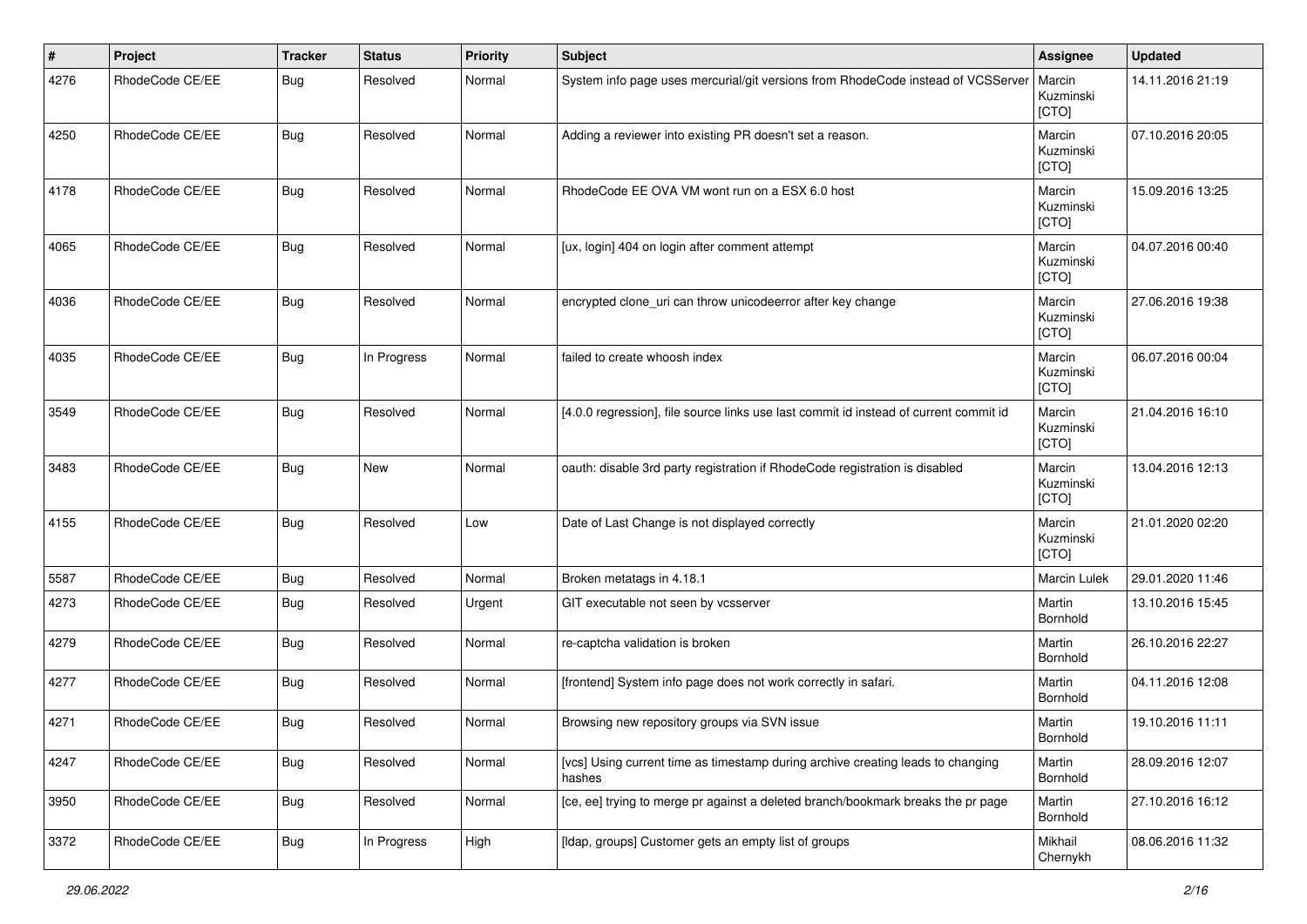| #    | Project         | <b>Tracker</b> | <b>Status</b> | <b>Priority</b> | <b>Subject</b>                                                                                                     | <b>Assignee</b>    | <b>Updated</b>   |
|------|-----------------|----------------|---------------|-----------------|--------------------------------------------------------------------------------------------------------------------|--------------------|------------------|
| 5523 | RhodeCode CE/EE | Bug            | Resolved      | High            | user from AD is asked to change his password when logs in.                                                         | Thierry<br>Wynsdau | 28.05.2020 20:28 |
| 5553 | RhodeCode CE/EE | Bug            | <b>New</b>    | Normal          | Exceptions Tracker - Exception ID: 140095575901360 after upgrade to the lastes<br>version                          | Thierry<br>Wynsdau | 10.07.2019 10:33 |
| 5434 | RhodeCode CE/EE | Bug            | Resolved      | Immediate       | Locale problem                                                                                                     |                    | 01.10.2021 09:51 |
| 5621 | RhodeCode CE/EE | <b>Bug</b>     | Resolved      | Urgent          | LDAP + User Groups authentication plugin not working after upgrade to 4.19.x                                       |                    | 15.06.2020 17:56 |
| 5517 | RhodeCode CE/EE | Bug            | Resolved      | Urgent          | Problem with upgrading to Community-4.15                                                                           |                    | 11.12.2018 06:32 |
| 4166 | RhodeCode CE/EE | Bug            | Resolved      | Urgent          | [ce] Rhodecode crashing after MySQL error                                                                          |                    | 23.08.2016 23:35 |
| 5680 | RhodeCode CE/EE | Bug            | New           | High            | Inconsistent timezone display                                                                                      |                    | 20.04.2022 14:15 |
| 5645 | RhodeCode CE/EE | Bug            | <b>New</b>    | High            | Rhodecode returns 400 Bad request on huge mercurial repos                                                          |                    | 18.12.2020 06:29 |
| 5636 | RhodeCode CE/EE | <b>Bug</b>     | Resolved      | High            | Remap and Rescan 500 Internal Server Error                                                                         |                    | 30.04.2021 08:53 |
| 5622 | RhodeCode CE/EE | Bug            | Resolved      | High            | Upgrade from 4.18.3 to 4.19.3 broke all PRs                                                                        |                    | 28.07.2020 16:44 |
| 5567 | RhodeCode CE/EE | Bug            | Resolved      | High            | Error after PR was updated                                                                                         |                    | 20.01.2020 10:04 |
| 5560 | RhodeCode CE/EE | Bug            | Resolved      | High            | Check all permission API function to flush caches for auth_perms                                                   |                    | 08.06.2021 23:56 |
| 5528 | RhodeCode CE/EE | Bug            | Resolved      | High            | Empty Unicode file causes the PR to return HTTP 500                                                                |                    | 28.02.2019 13:52 |
| 5524 | RhodeCode CE/EE | Bug            | New           | High            | Cannot log into RhodeCode anymore                                                                                  |                    | 15.01.2019 17:08 |
| 5519 | RhodeCode CE/EE | Bug            | New           | High            | User unable to fork the repo despite setting Repository Forking to Disabled                                        |                    | 11.12.2018 22:21 |
| 5513 | RhodeCode CE/EE | Bug            | Resolved      | High            | Gist: GitHub flavoured markdown gist creation fails                                                                |                    | 07.07.2019 22:21 |
| 5510 | RhodeCode CE/EE | Bug            | New           | High            | AssertionError: unexpected parameters: user_agent & hook_type                                                      |                    | 31.07.2021 11:14 |
| 5502 | RhodeCode CE/EE | Bug            | Resolved      | High            | 500 error when using multiple custom branch permissions                                                            |                    | 07.12.2018 09:49 |
| 5489 | RhodeCode CE/EE | Bug            | Resolved      | High            | grant_user_permission_to_repo_group API call fails to set permissions on child<br>repos                            |                    | 11.07.2018 09:57 |
| 5436 | RhodeCode CE/EE | Bug            | Resolved      | High            | Unable To Open Pull Request in 4.11.2                                                                              |                    | 14.02.2018 11:14 |
| 5433 | RhodeCode CE/EE | Bug            | Resolved      | High            | RhodeCode Community 4.11 doesn't handle HG largefiles extension                                                    |                    | 01.02.2018 20:08 |
| 5414 | RhodeCode CE/EE | Bug            | New           | High            | When Opening New Pull Request, Target Revision Default Is Undesireable                                             |                    | 11.04.2018 23:20 |
| 5399 | RhodeCode CE/EE | Bug            | In Progress   | High            | Issues with Git LFS integration                                                                                    |                    | 07.07.2019 22:21 |
| 4304 | RhodeCode CE/EE | Bug            | Resolved      | High            | Search: Internal Server Error                                                                                      |                    | 26.11.2016 16:26 |
| 4206 | RhodeCode CE/EE | Bug            | Resolved      | High            | Error creating SVN groups                                                                                          |                    | 15.09.2016 13:24 |
| 4116 | RhodeCode CE/EE | Bug            | New           | High            | [ee] Starting EE or running paster commands like setup-rhodecode does not work<br>without setting LC_ALL properly. |                    | 18.08.2016 21:03 |
| 5679 | RhodeCode CE/EE | Bug            | New           | Normal          | Data directory continues to grow until it fills disk partition                                                     |                    | 25.04.2022 11:42 |
| 5672 | RhodeCode CE/EE | <b>Bug</b>     | New           | Normal          | Unable to browse git repository folders with # in names                                                            |                    | 16.12.2021 18:13 |
| 5670 | RhodeCode CE/EE | Bug            | New           | Normal          | Repo-level administrators can usurp owner of repoistory                                                            |                    | 01.12.2021 16:18 |
| 5669 | RhodeCode CE/EE | <b>Bug</b>     | Resolved      | Normal          | Mercurial commit messages doesn't show cyrillic symbols                                                            |                    | 01.10.2021 10:39 |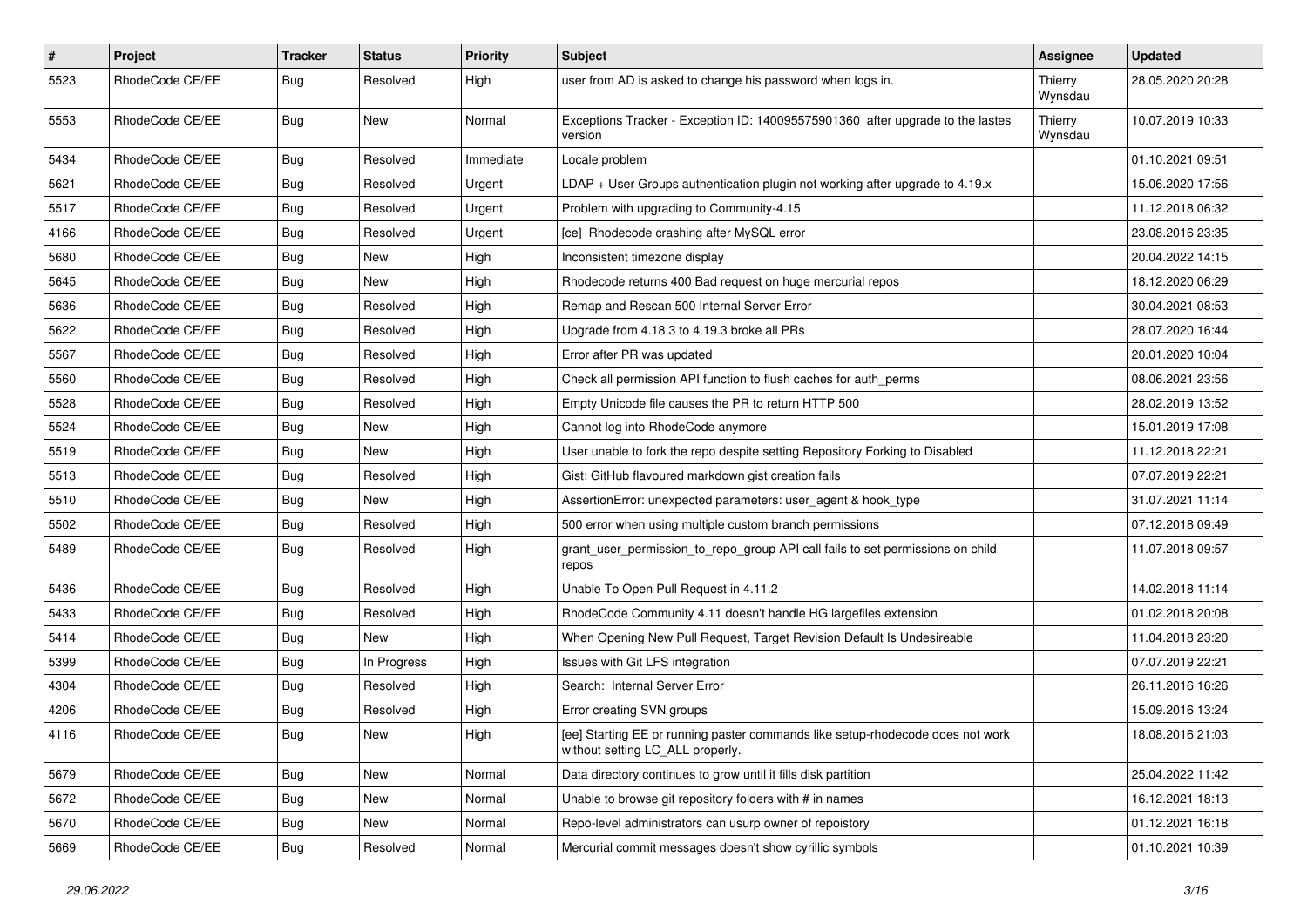| #    | Project         | <b>Tracker</b> | <b>Status</b> | <b>Priority</b> | <b>Subject</b>                                                                                                                       | <b>Assignee</b> | <b>Updated</b>   |
|------|-----------------|----------------|---------------|-----------------|--------------------------------------------------------------------------------------------------------------------------------------|-----------------|------------------|
| 5664 | RhodeCode CE/EE | Bug            | New           | Normal          | Regression: When assigning permissions, cannot see own group in auto-complete<br>without special conditions                          |                 | 29.07.2021 10:49 |
| 5662 | RhodeCode CE/EE | <b>Bug</b>     | New           | Normal          | Full text search not working due to crash in whoosh                                                                                  |                 | 07.06.2022 08:31 |
| 5657 | RhodeCode CE/EE | Bug            | <b>New</b>    | Normal          | Error in maintenance page                                                                                                            |                 | 30.03.2021 15:09 |
| 5656 | RhodeCode CE/EE | Bug            | Resolved      | Normal          | Error for branch permission page                                                                                                     |                 | 30.04.2021 08:53 |
| 5655 | RhodeCode CE/EE | Bug            | Resolved      | Normal          | New public gist's id is always auto generated                                                                                        |                 | 01.07.2021 12:06 |
| 5654 | RhodeCode CE/EE | Bug            | <b>New</b>    | Normal          | Comment formatting broken when containing @ in a code block                                                                          |                 | 24.02.2021 12:10 |
| 5652 | RhodeCode CE/EE | Bug            | Resolved      | Normal          | Pull Requests: when title and descriptions contains character [] {} and () index out of<br>bound when attempting to comment/approve. |                 | 30.04.2021 08:53 |
| 5651 | RhodeCode CE/EE | Bug            | Resolved      | Normal          | Pull requests can get stuck if the diff is too large (it was created by mistake but we<br>can't open it to delete it)                |                 | 30.04.2021 08:53 |
| 5649 | RhodeCode CE/EE | <b>Bug</b>     | New           | Normal          | test-file-upload                                                                                                                     |                 | 17.12.2020 23:08 |
| 5644 | RhodeCode CE/EE | Bug            | <b>New</b>    | Normal          | PR inks to comments not working if files are collapsed                                                                               |                 | 02.12.2020 10:42 |
| 5634 | RhodeCode CE/EE | Bug            | Resolved      | Normal          | Quick Search Toolbar bugs out if pull request contains unicode double quote<br>character "                                           |                 | 12.10.2020 23:13 |
| 5633 | RhodeCode CE/EE | Bug            | Resolved      | Normal          | Moderately large pull requests fail because inefficient use of reviewer_data_json<br>column in pull requests table                   |                 | 12.10.2020 23:13 |
| 5632 | RhodeCode CE/EE | Bug            | <b>New</b>    | Normal          | Missing Parent Folder for Personal Repo lacks proper handling                                                                        |                 | 03.08.2020 07:56 |
| 5630 | RhodeCode CE/EE | Bug            | New           | Normal          | Inline comments do not follow the line of code                                                                                       |                 | 21.07.2020 11:25 |
| 5629 | RhodeCode CE/EE | Bug            | New           | Normal          | Diff truncated on small files                                                                                                        |                 | 21.07.2020 08:58 |
| 5628 | Documentation   | Bug            | <b>New</b>    | Normal          | Problems with SSH Connection docs                                                                                                    |                 | 06.05.2022 21:14 |
| 5627 | Documentation   | Bug            | New           | Normal          | Immediate re-run of rhodecode-index throws warnings on some repos (and suggests<br>rebuild from scratch)                             |                 | 02.07.2020 19:41 |
| 5626 | RhodeCode CE/EE | Bug            | New           | Normal          | Whoosh full-text indexing is fully indexing all repos, not recognizing forks                                                         |                 | 02.07.2020 19:24 |
| 5625 | Documentation   | <b>Bug</b>     | New           | Normal          | Feedback on RhodeCode Full-text search docs                                                                                          |                 | 02.07.2020 19:22 |
| 5624 | RhodeCode CE/EE | Bug            | <b>New</b>    | Normal          | Timeout when trying to test SMTP email configuration                                                                                 |                 | 01.07.2020 20:01 |
| 5623 | RhodeCode CE/EE | Bug            | Resolved      | Normal          | Credentials for remote repository URL leaking in Repository Header                                                                   |                 | 22.07.2020 00:47 |
| 5620 | RhodeCode CE/EE | Bug            | Resolved      | Normal          | Regression of mail rendering in Thunderbird                                                                                          |                 | 15.06.2020 16:45 |
| 5619 | RhodeCode CE/EE | Bug            | Resolved      | Normal          | Setting Landing Commit to SVN Trunk results in Files tab hitting a 404                                                               |                 | 04.06.2020 23:51 |
| 5605 | RhodeCode CE/EE | Bug            | Resolved      | Normal          | Cannot set subversion compatibility to 1.10                                                                                          |                 | 30.03.2020 17:27 |
| 5596 | RhodeCode CE/EE | Bug            | Resolved      | Normal          | Pull Request duplicated after description edit                                                                                       |                 | 14.04.2020 13:28 |
| 5594 | RhodeCode CE/EE | <b>Bug</b>     | Resolved      | Normal          | Credentials in Repository Settings for Pull requests are exposed                                                                     |                 | 28.05.2020 20:25 |
| 5590 | RhodeCode CE/EE | <b>Bug</b>     | New           | Normal          | Pull Request creation takes 2 minutes                                                                                                |                 | 28.05.2020 20:48 |
| 5588 | RhodeCode CE/EE | Bug            | New           | Normal          | wrong rendering of issue tracker pattern                                                                                             |                 | 29.01.2020 11:24 |
| 5573 | RhodeCode CE/EE | Bug            | Resolved      | Normal          | Wrong notification Base Url for Email-Integrations                                                                                   |                 | 16.01.2020 08:53 |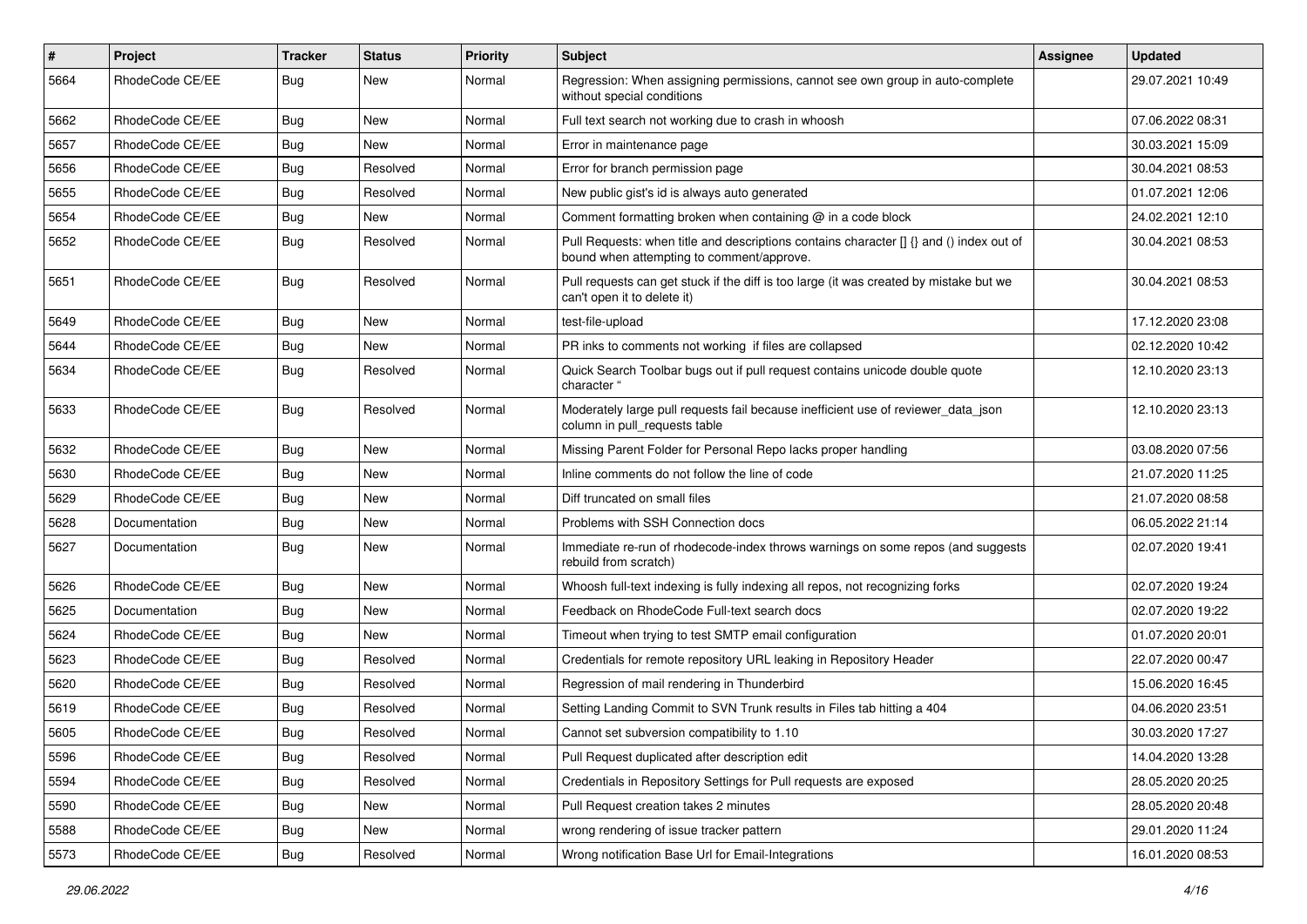| $\#$ | Project                  | <b>Tracker</b> | <b>Status</b> | <b>Priority</b> | Subject                                                                                                           | <b>Assignee</b> | <b>Updated</b>   |
|------|--------------------------|----------------|---------------|-----------------|-------------------------------------------------------------------------------------------------------------------|-----------------|------------------|
| 5571 | RhodeCode CE/EE          | <b>Bug</b>     | Resolved      | Normal          | redmine does not work with firefox any more                                                                       |                 | 25.10.2019 12:38 |
| 5570 | RhodeCode CE/EE          | <b>Bug</b>     | New           | Normal          | Remap repositories always fail in RhodeCode community                                                             |                 | 04.10.2019 14:50 |
| 5569 | RhodeCode CE/EE          | <b>Bug</b>     | Resolved      | Normal          | SshWrapper error                                                                                                  |                 | 21.01.2020 02:02 |
| 5561 | RhodeCode CE/EE          | <b>Bug</b>     | Resolved      | Normal          | PR diff doesn't update when target changes                                                                        |                 | 21.05.2020 11:53 |
| 5559 | RhodeCode CE/EE          | Bug            | New           | Normal          | Timezone handling issue on repos list                                                                             |                 | 07.07.2019 22:19 |
| 5557 | RhodeCode CE/EE          | <b>Bug</b>     | Resolved      | Normal          | Consider removing slashes from the RSS feed names                                                                 |                 | 31.10.2019 19:54 |
| 5556 | RhodeCode CE/EE          | <b>Bug</b>     | New           | Normal          | After upgrade RhodeCode Enterprise, pull request via API adds repo owner as<br>default reviewer                   |                 | 01.01.2020 13:09 |
| 5555 | RhodeCode CE/EE          | <b>Bug</b>     | Resolved      | Normal          | Making Repository Public does not update the Default User Permissions                                             |                 | 28.05.2020 20:26 |
| 5551 | Documentation            | <b>Bug</b>     | New           | Normal          | Mention LargeFile and LFS in the Backup page                                                                      |                 | 21.04.2019 20:58 |
| 5550 | RhodeCode CE/EE          | Bug            | New           | Normal          | 500 Internal Server Error   The server has either erred or is incapable of performing<br>the requested operation. |                 | 18.04.2019 17:12 |
| 5547 | RhodeCode CE/EE          | Bug            | New           | Normal          | UI not consistent between Firefox and Chrome                                                                      |                 | 01.03.2019 23:35 |
| 5545 | RhodeCode CE/EE          | <b>Bug</b>     | New           | Normal          | Merge commit to contain the username/reponame of the origin                                                       |                 | 28.02.2019 13:46 |
| 5540 | RhodeCode CE/EE          | <b>Bug</b>     | New           | Normal          | Rhode Code 4.15.2 VCS Caching(?) behaviour                                                                        |                 | 25.02.2019 17:01 |
| 5538 | RhodeCode CE/EE          | Bug            | <b>New</b>    | Normal          | internal server error (UnicodeDecodeError) during rhodecode-index request                                         |                 | 20.02.2019 14:43 |
| 5535 | RhodeCode Control        | <b>Bug</b>     | New           | Normal          | improper rollback on upgrade failure                                                                              |                 | 09.02.2019 21:12 |
| 5531 | RhodeCode Tools          | <b>Bug</b>     | New           | Normal          | rhodecode-index: default cli opts overwrite given mapping file                                                    |                 | 17.07.2020 17:36 |
| 5530 | RhodeCode CE/EE          | Bug            | Resolved      | Normal          | Email integration has incorrect url                                                                               |                 | 09.02.2019 10:33 |
| 5521 | RhodeCode CE/EE          | <b>Bug</b>     | Resolved      | Normal          | Proxing SVN http requests does not work when using prefix for rhodecode.                                          |                 | 28.02.2019 13:52 |
| 5518 | RhodeCode CE/EE          | Bug            | Resolved      | Normal          | Zero-sized files in /rhodecode/config/rcextensions/examples                                                       |                 | 21.01.2020 02:18 |
| 5515 | RhodeCode CE/EE          | <b>Bug</b>     | Resolved      | Normal          | PR default reviewer is incorrect                                                                                  |                 | 28.02.2019 13:52 |
| 5512 | RhodeCode CE/EE          | <b>Bug</b>     | New           | Normal          | Show commit phase in summary view                                                                                 |                 | 09.11.2018 21:37 |
| 5509 | RhodeCode CE/EE          | Bug            | New           | Normal          | Remove `limportant attributes` from UI elements                                                                   |                 | 07.12.2018 07:40 |
| 5507 | RhodeCode CE/EE          | Bug            | Resolved      | Normal          | Markdown rendering needs improvement                                                                              |                 | 15.08.2019 15:40 |
| 5506 | RhodeCode CE/EE          | Bug            | New           | Normal          | Web UI fonts are not looking good and is difficult to read for people with low vision                             |                 | 26.10.2018 09:38 |
| 5505 | RhodeCode CE/EE          | <b>Bug</b>     | Resolved      | Normal          | Notification emails from RhodeCode is garbled in Outlook 2016 web client                                          |                 | 07.12.2018 09:49 |
| 5501 | <b>RhodeCode Control</b> | Bug            | New           | Normal          | rccontrol throwing rccontrol.lib.exceptions.SupervisorFailedToStart                                               |                 | 19.05.2022 19:32 |
| 5500 | RhodeCode CE/EE          | <b>Bug</b>     | New           | Normal          | How to enable/set "RC_SKIP_HOOKS" to disable svn hooks?                                                           |                 | 02.10.2018 07:45 |
| 5494 | RhodeCode CE/EE          | Bug            | New           | Normal          | rccontrol's python package management causes slow VCS SSH                                                         |                 | 02.04.2019 11:56 |
| 5492 | RhodeCode CE/EE          | Bug            | New           | Normal          | VCSServer + SVN 1.10                                                                                              |                 | 26.07.2018 15:01 |
| 5490 | RhodeCode CE/EE          | <b>Bug</b>     | Resolved      | Normal          | Changes to repo group permissions via API are not audit logged                                                    |                 | 28.02.2019 13:52 |
| 5482 | RhodeCode CE/EE          | <b>Bug</b>     | Resolved      | Normal          | Changing a repo's 'Remote pull uri' in its Settings fails with 'No repo type specified'                           |                 | 31.10.2018 08:37 |
| 5475 | RhodeCode CE/EE          | Bug            | New           | Normal          | Unable to locate user in OpenLDAP directory via Idaps                                                             |                 | 08.06.2018 20:06 |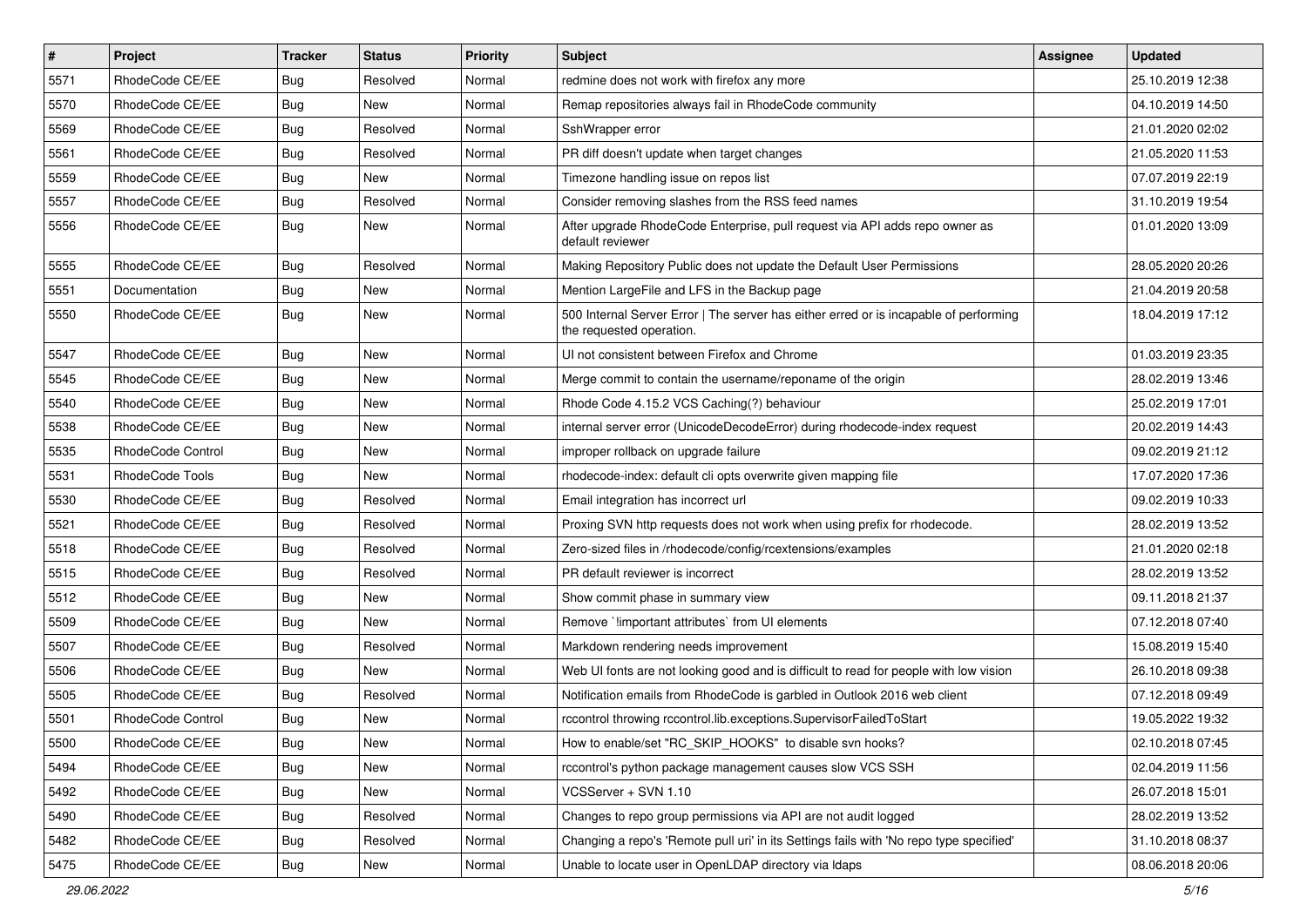| $\pmb{\#}$ | Project         | <b>Tracker</b> | <b>Status</b> | <b>Priority</b> | <b>Subject</b>                                                                                                                                                                       | Assignee | <b>Updated</b>   |
|------------|-----------------|----------------|---------------|-----------------|--------------------------------------------------------------------------------------------------------------------------------------------------------------------------------------|----------|------------------|
| 5471       | RhodeCode CE/EE | <b>Bug</b>     | New           | Normal          | Webhook integration failing: need more than 3 values to unpack                                                                                                                       |          | 01.06.2018 02:26 |
| 5462       | RhodeCode CE/EE | Bug            | <b>New</b>    | Normal          | create repo api fails with celery enabled                                                                                                                                            |          | 10.07.2018 17:49 |
| 5461       | RhodeCode CE/EE | <b>Bug</b>     | Resolved      | Normal          | Changes to user group permissions via API are not audit logged                                                                                                                       |          | 30.08.2018 09:47 |
| 5457       | RhodeCode CE/EE | <b>Bug</b>     | Resolved      | Normal          | Internal server error on full-text search settings page with Elasticsearch                                                                                                           |          | 16.04.2018 09:08 |
| 5450       | RhodeCode Tools | <b>Bug</b>     | <b>New</b>    | Normal          | rhodecode-api get_license_info no longer works                                                                                                                                       |          | 17.07.2018 15:01 |
| 5444       | RhodeCode CE/EE | <b>Bug</b>     | Resolved      | Normal          | Error while creating a pull request on a Mercurial repository                                                                                                                        |          | 17.04.2018 22:29 |
| 5412       | RhodeCode CE/EE | <b>Bug</b>     | Resolved      | Normal          | Webhook for "pullrequest commented" event returns incomplete data                                                                                                                    |          | 27.02.2018 18:00 |
| 5410       | RhodeCode CE/EE | <b>Bug</b>     | New           | Normal          | After converting to CE, we get the following error when trying to view some repos in<br>the UI: "UnicodeDecodeError: 'ascii' codec can't decode byte" (full error in<br>Description) |          | 25.01.2018 20:45 |
| 5406       | RhodeCode CE/EE | <b>Bug</b>     | New           | Normal          | <b>Installer Fails</b>                                                                                                                                                               |          | 01.12.2017 11:52 |
| 5405       | RhodeCode CE/EE | <b>Bug</b>     | New           | Normal          | Add repository from UI leads to HTTP/404                                                                                                                                             |          | 28.11.2017 11:39 |
| 5381       | RhodeCode CE/EE | <b>Bug</b>     | Resolved      | Normal          | Email integration changeset links invalid                                                                                                                                            |          | 06.09.2017 12:29 |
| 5380       | RhodeCode CE/EE | <b>Bug</b>     | Resolved      | Normal          | repo commits pageintion error                                                                                                                                                        |          | 06.09.2017 19:16 |
| 5379       | RhodeCode CE/EE | <b>Bug</b>     | Resolved      | Normal          | Journal RSS feed errors                                                                                                                                                              |          | 01.09.2017 16:40 |
| 5376       | RhodeCode CE/EE | <b>Bug</b>     | Resolved      | Normal          | error: pretxnchangegroup.acl hook failed: acl: user "" denied on branch "default"                                                                                                    |          | 16.08.2017 19:45 |
| 5371       | RhodeCode CE/EE | <b>Bug</b>     | New           | Normal          | Comment times in Pull Requests are off by 1 day                                                                                                                                      |          | 10.04.2018 15:11 |
| 5348       | Documentation   | <b>Bug</b>     | New           | Normal          | Uninstall documentaion missing some steps                                                                                                                                            |          | 06.07.2017 10:25 |
| 5347       | Documentation   | <b>Bug</b>     | New           | Normal          | Post Install steps should include Apache or Nginx setup.                                                                                                                             |          | 06.07.2017 10:23 |
| 5337       | RhodeCode CE/EE | <b>Bug</b>     | Resolved      | Normal          | Possible memory leak after few Git Pull Requests                                                                                                                                     |          | 08.08.2017 13:08 |
| 5304       | RhodeCode CE/EE | Bug            | Resolved      | Normal          | Email template not correct                                                                                                                                                           |          | 31.10.2018 08:36 |
| 5297       | RhodeCode CE/EE | <b>Bug</b>     | Resolved      | Normal          | Locale fails on a SuSE system                                                                                                                                                        |          | 31.10.2018 08:36 |
| 5277       | RhodeCode CE/EE | <b>Bug</b>     | Resolved      | Normal          | table id=user_list_table - Ajax error                                                                                                                                                |          | 13.04.2017 01:04 |
| 5266       | RhodeCode CE/EE | <b>Bug</b>     | Resolved      | Normal          | Validate if changes in target branches get's propagated on Pull request updates                                                                                                      |          | 05.04.2017 18:10 |
| 5259       | RhodeCode CE/EE | <b>Bug</b>     | Resolved      | Normal          | user-journal storage changes                                                                                                                                                         |          | 12.04.2017 00:04 |
| 5248       | Documentation   | <b>Bug</b>     | New           | Normal          | Installation of rhodecode-tools                                                                                                                                                      |          | 16.03.2017 16:35 |
| 5227       | RhodeCode CE/EE | <b>Bug</b>     | New           | Normal          | 400 during a svn checkout, file with special chars                                                                                                                                   |          | 23.02.2017 17:43 |
| 5218       | RhodeCode CE/EE | Bug            | New           | Normal          | 500 when forking repository, when using special chars in password.                                                                                                                   |          | 19.02.2017 21:46 |
| 5213       | RhodeCode CE/EE | <b>Bug</b>     | Resolved      | Normal          | Fixing Apache Proxy timeout issues                                                                                                                                                   |          | 14.02.2017 09:44 |
| 5210       | RhodeCode CE/EE | Bug            | Resolved      | Normal          | webook problems                                                                                                                                                                      |          | 13.02.2017 19:43 |
| 5164       | RhodeCode CE/EE | Bug            | Resolved      | Normal          | non-web calls are leaking session objects                                                                                                                                            |          | 13.01.2017 01:30 |
| 5153       | Documentation   | <b>Bug</b>     | Resolved      | Normal          | Documentation: /tmp permissions                                                                                                                                                      |          | 04.01.2017 13:02 |
| 4676       | RhodeCode CE/EE | <b>Bug</b>     | Resolved      | Normal          | Some admin passwords can make installation fail                                                                                                                                      |          | 16.12.2016 16:16 |
| 4675       | RhodeCode CE/EE | <b>Bug</b>     | Resolved      | Normal          | Disk free inodes are displayed incorrectly                                                                                                                                           |          | 13.12.2016 22:41 |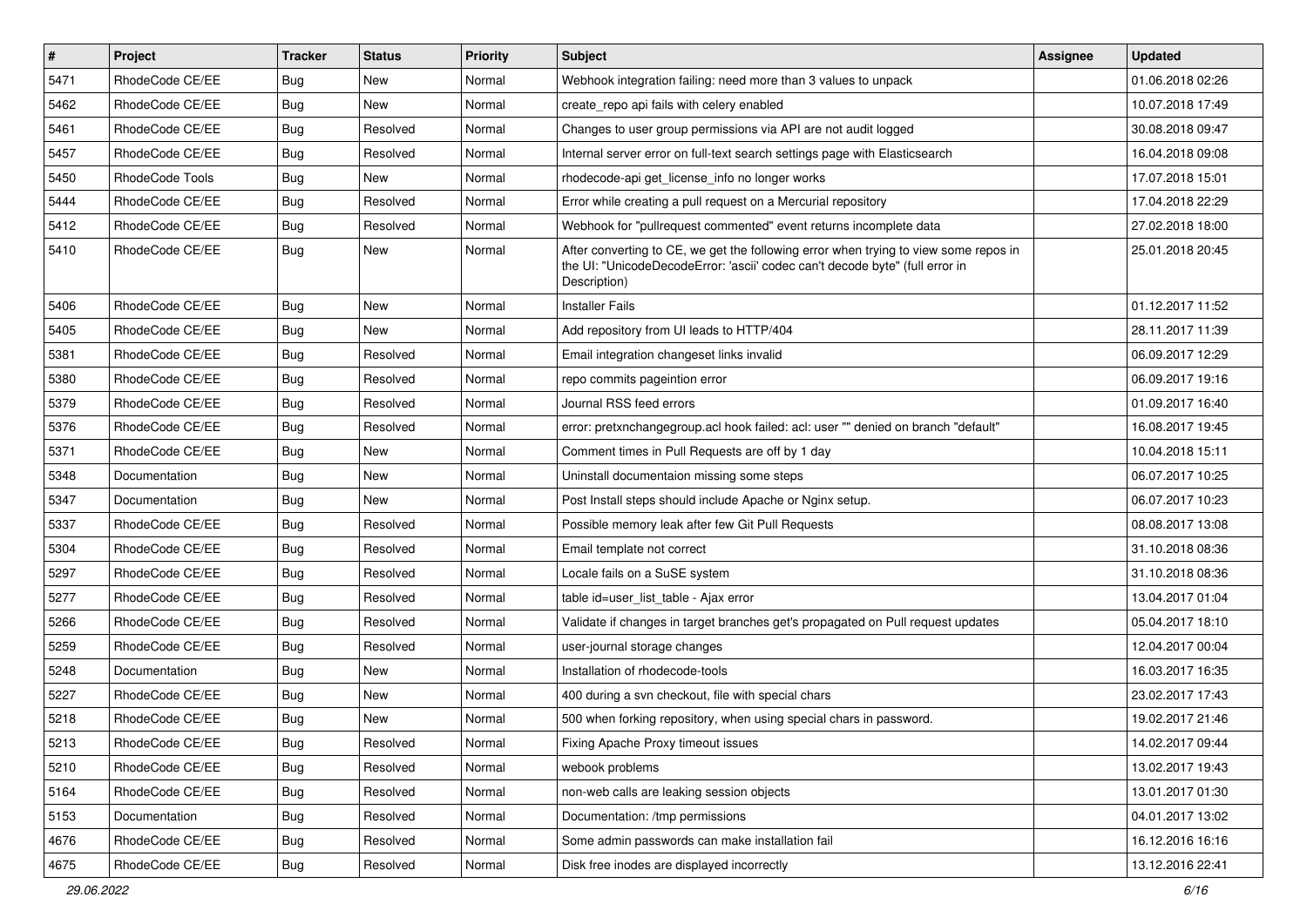| $\pmb{\#}$ | Project                     | <b>Tracker</b> | <b>Status</b> | <b>Priority</b> | <b>Subject</b>                                                                          | <b>Assignee</b> | <b>Updated</b>   |
|------------|-----------------------------|----------------|---------------|-----------------|-----------------------------------------------------------------------------------------|-----------------|------------------|
| 4306       | RhodeCode CE/EE             | Bug            | Resolved      | Normal          | Issue to push file with character # on a SVN                                            |                 | 03.04.2017 16:44 |
| 4285       | RhodeCode CE/EE             | Bug            | New           | Normal          | Intermittent error while trying to create or fork a repository                          |                 | 17.10.2016 22:42 |
| 4274       | RhodeCode CE/EE             | Bug            | Resolved      | Normal          | 500 error when push big objects                                                         |                 | 13.02.2017 19:53 |
| 4266       | RhodeCode CE/EE             | Bug            | Resolved      | Normal          | Error 500 on integrations page after setting up Webhook                                 |                 | 17.10.2016 15:35 |
| 4255       | RhodeCode CE/EE             | Bug            | <b>New</b>    | Normal          | [translation, i18n] translation not being applied to integrations pages                 |                 | 30.09.2016 15:56 |
| 4190       | RhodeCode CE/EE             | Bug            | New           | Normal          | [tests] fix or remove rst xss inline test                                               |                 | 22.08.2016 12:15 |
| 4189       | RhodeCode CE/EE             | Bug            | New           | Normal          | [tests, git] count of commit ids is different for git than hg when comparing remote     |                 | 22.08.2016 12:34 |
| 4188       | RhodeCode CE/EE             | <b>Bug</b>     | New           | Normal          | [tests, svn] changeset tests produce different results for svn                          |                 | 22.08.2016 09:54 |
| 4109       | RhodeCode CE/EE             | Bug            | New           | Normal          | [files] The "switch to commit" widget is broken after using browser back button         |                 | 17.04.2018 21:50 |
| 4090       | RhodeCode CE/EE             | <b>Bug</b>     | Resolved      | Normal          | test ticket                                                                             |                 | 09.03.2021 20:39 |
| 4089       | RhodeCode CE/EE             | Bug            | Resolved      | Normal          | svn repository does not exist                                                           |                 | 12.06.2018 12:29 |
| 3994       | RhodeCode Appenlight        | <b>Bug</b>     | New           | Normal          | during setup, user is given option to make admin account even if one does not exist     |                 | 08.06.2016 12:44 |
| 3991       | RhodeCode Appenlight        | Bug            | Resolved      | Normal          | report logs need upper margin                                                           |                 | 21.06.2016 18:55 |
| 3990       | RhodeCode Appenlight        | Bug            | New           | Normal          | some dashboard builder buttons are up against fields                                    |                 | 07.06.2016 12:01 |
| 3989       | RhodeCode Appenlight        | <b>Bug</b>     | Resolved      | Normal          | even up report spacing                                                                  |                 | 21.06.2016 18:55 |
| 3987       | RhodeCode Appenlight        | Bug            | New           | Normal          | adjust footer so it's consistent with the website footer                                |                 | 15.06.2016 10:20 |
| 3986       | <b>RhodeCode Appenlight</b> | Bug            | New           | Normal          | table headers should be left aligned                                                    |                 | 07.06.2016 11:53 |
| 3963       | RhodeCode CE/EE             | Bug            | New           | Normal          | [ce] Getting a newly added repo via remap/rescan via api gives no data                  |                 | 27.05.2016 05:02 |
| 3956       | RhodeCode CE/EE             | <b>Bug</b>     | New           | Normal          | [ce] - svn commit with all 'None' properties (author, message, etc.)                    |                 | 23.05.2016 17:22 |
| 3939       | RhodeCode CE/EE             | <b>Bug</b>     | New           | Normal          | [ux] changelog filter blank after going back in browser                                 |                 | 18.05.2016 14:50 |
| 3923       | RhodeCode CE/EE             | <b>Bug</b>     | New           | Normal          | odd exception on running internal-code                                                  |                 | 09.08.2016 10:54 |
| 3922       | RhodeCode CE/EE             | <b>Bug</b>     | New           | Normal          | svn backend returns different diff to git/hg backends                                   |                 | 11.05.2016 14:29 |
| 3555       | RhodeCode CE/EE             | <b>Bug</b>     | Resolved      | Normal          | Then disabled repo location change the panel should explicitly state that it's disabled |                 | 25.04.2016 10:34 |
| 3441       | RhodeCode CE/EE             | Bug            | New           | Normal          | [ux] clicking on line in file view scrolls to that line                                 |                 | 05.04.2016 13:35 |
| 3382       | RhodeCode CE/EE             | <b>Bug</b>     | New           | Normal          | download superrepo with subrepos                                                        |                 | 25.03.2016 01:30 |
| 3357       | RhodeCode CE/EE             | Bug            | Resolved      | Normal          | switch to sometimes fails to load files metadata                                        |                 | 30.03.2016 10:56 |
| 3351       | RhodeCode CE/EE             | <b>Bug</b>     | New           | Normal          | Duplicate IP whitelist entry shows error flash                                          |                 | 21.03.2016 15:54 |
| 3334       | RhodeCode CE/EE             | <b>Bug</b>     | New           | Normal          | Attempt to edit .coveragerc through the online file editor                              |                 | 17.03.2016 13:49 |
| 3250       | RhodeCode CE/EE             | Bug            | New           | Normal          | Posting a comment message is very slow !                                                |                 | 17.03.2016 12:57 |
| 3022       | RhodeCode CE/EE             | Bug            | New           | Normal          | SVN support with repositories groups                                                    |                 | 26.07.2016 18:25 |
| 2264       | RhodeCode CE/EE             | Bug            | Resolved      | Normal          | New user password change doesn't actually require a password change.                    |                 | 12.08.2016 16:01 |
| 1404       | RhodeCode CE/EE             | Bug            | Resolved      | Normal          | clone of really huge git repo (4gb) causes pyro to explode                              |                 | 07.02.2017 14:52 |
| 5612       | RhodeCode CE/EE             | <b>Bug</b>     | New           | Low             | CPU cores getting maxed out by VCSServer on Repository Size request                     |                 | 03.10.2021 23:25 |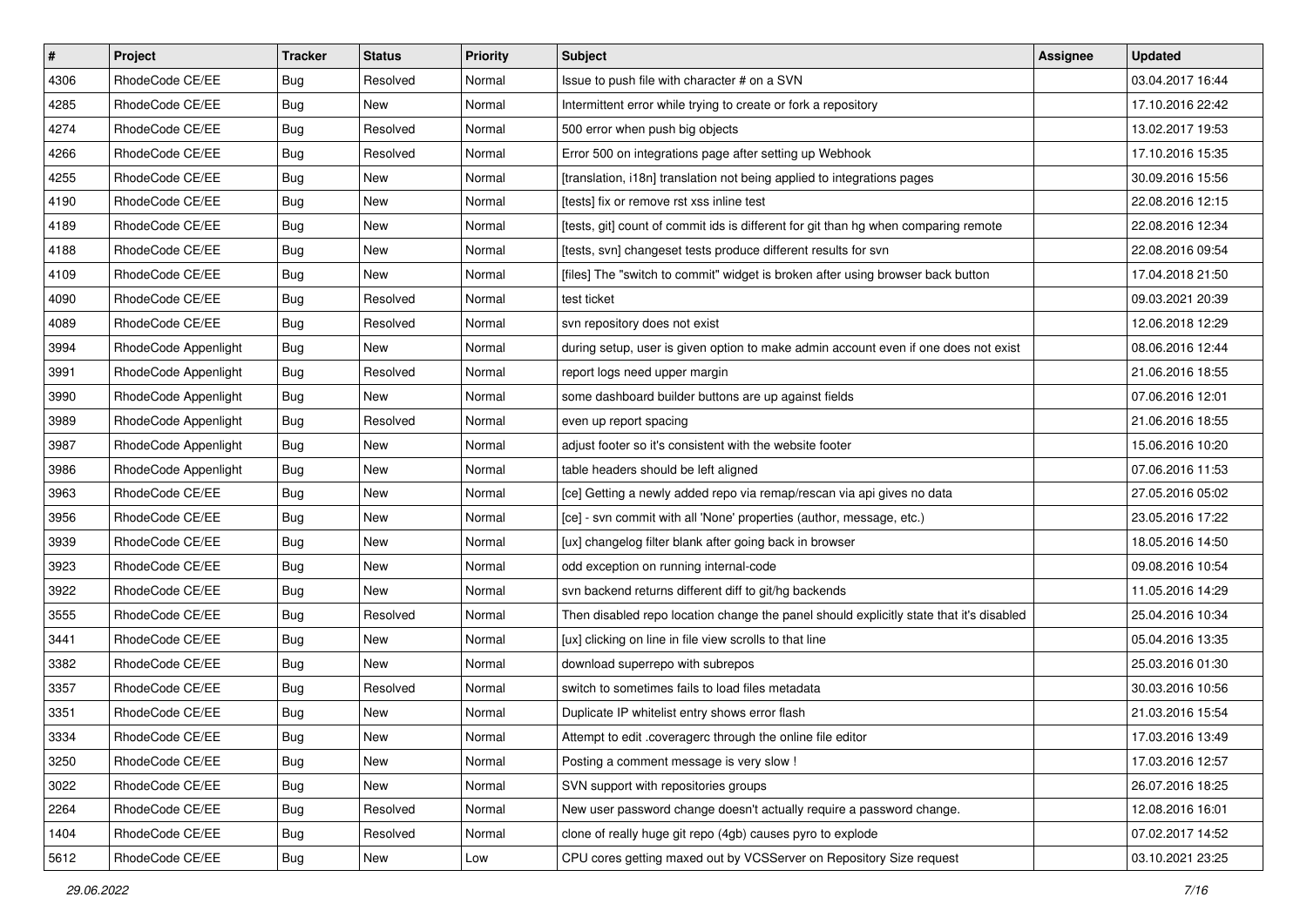| $\sharp$ | Project              | <b>Tracker</b> | <b>Status</b> | <b>Priority</b> | <b>Subject</b>                                                                               | Assignee                       | <b>Updated</b>   |
|----------|----------------------|----------------|---------------|-----------------|----------------------------------------------------------------------------------------------|--------------------------------|------------------|
| 5598     | Documentation        | Bug            | <b>New</b>    | Low             | Typo in force delete command                                                                 |                                | 19.03.2020 20:10 |
| 5575     | RhodeCode CE/EE      | Bug            | Resolved      | Low             | Filtering username containing '-' does not work in Admin audit log panel                     |                                | 20.01.2020 10:04 |
| 5558     | RhodeCode CE/EE      | Bug            | Resolved      | Low             | Commit compare window covers text                                                            |                                | 08.07.2019 18:12 |
| 5522     | RhodeCode CE/EE      | Bug            | Resolved      | Low             | vcsserver fails when url contains extra "/"                                                  |                                | 28.02.2019 13:52 |
| 5460     | RhodeCode CE/EE      | <b>Bug</b>     | <b>New</b>    | Low             | Repo creation stuck when remote clone returns partial http code 500                          |                                | 06.07.2018 19:14 |
| 5439     | Documentation        | Bug            | <b>New</b>    | Low             | JIRA Integration description: Wrong sample link                                              |                                | 14.02.2018 14:25 |
| 5342     | RhodeCode Appenlight | Bug            | <b>New</b>    | Low             | Broken link [Applications Modify application]                                                |                                | 21.06.2017 21:21 |
| 4154     | RhodeCode CE/EE      | Bug            | <b>New</b>    | Low             | [ce, ee] user register via github captcha                                                    |                                | 05.08.2016 22:51 |
| 4040     | RhodeCode CE/EE      | Bug            | <b>New</b>    | Low             | [ce, ee] logout when logged out causes 403 Cross-site request forgery detected               |                                | 23.06.2016 13:40 |
| 3615     | RhodeCode CE/EE      | Bug            | New           | Low             | (OperationalError) too many SQL variables on admin journal page                              |                                | 06.05.2016 11:45 |
| 4074     | RhodeCode CE/EE      | Feature        | New           | Normal          | Edit review comment                                                                          | <b>Bartłomiej</b><br>Wołyńczyk | 17.04.2018 21:51 |
| 317      | Documentation        | Feature        | <b>New</b>    | High            | Styling                                                                                      | <b>Brian Butler</b>            | 07.07.2016 10:10 |
| 687      | Documentation        | Feature        | <b>New</b>    | Normal          | [Integraton ]- Elastic search integration                                                    | <b>Brian Butler</b>            | 01.07.2016 14:15 |
| 659      | Documentation        | Feature        | <b>New</b>    | Normal          | Peer to Peer Failover                                                                        | <b>Brian Butler</b>            | 01.07.2016 14:15 |
| 5615     | RhodeCode CE/EE      | Feature        | Resolved      | Normal          | Misleading message in PR diff view "File was deleted in this version"                        | Daniel D                       | 23.04.2020 17:40 |
| 5602     | RhodeCode CE/EE      | Feature        | Resolved      | Normal          | Copy full path only copies partial                                                           | Daniel D                       | 30.03.2020 16:04 |
| 5581     | RhodeCode CE/EE      | Feature        | Resolved      | Normal          | expose `send email` option in the HTTP API, for `comment commit` and<br>comment pull request | Daniel D                       | 29.01.2020 11:46 |
| 4267     | RhodeCode CE/EE      | Feature        | Resolved      | Normal          | [ce, ee] jira tracker integration wildcard project key support                               | Daniel D                       | 10.10.2016 20:13 |
| 4232     | RhodeCode CE/EE      | Feature        | <b>New</b>    | Normal          | [ce, ee, pr, compare] redo diffs, support side by side diffs, html diffs                     | Daniel D                       | 25.10.2016 15:40 |
| 4225     | RhodeCode CE/EE      | Feature        | Resolved      | Normal          | [ce, ee] repo group integrations cascade to child repo groups                                | Daniel D                       | 14.09.2016 11:12 |
| 4183     | RhodeCode CE/EE      | Feature        | Resolved      | Normal          | Different roles for PR reviewers                                                             | Daniel D                       | 12.10.2020 23:13 |
| 4175     | RhodeCode CE/EE      | Feature        | Resolved      | Normal          | [ce, ee] repo group integrations                                                             | Daniel D                       | 16.08.2016 20:00 |
| 4157     | RhodeCode CE/EE      | Feature        | New           | Normal          | [integrations] Integrate with industry standard SW development tools                         | Daniel D                       | 08.08.2016 12:55 |
| 1131     | RhodeCode CE/EE      | Feature        | Resolved      | Normal          | Implement default reviewers for code review                                                  | Daniel D                       | 21.09.2016 18:28 |
| 4213     | RhodeCode CE/EE      | Feature        | <b>New</b>    | High            | Embed PostgreSQL database                                                                    | Marcin<br>Kuzminski<br>[CTO]   | 03.09.2016 23:45 |
| 5653     | RhodeCode CE/EE      | Feature        | <b>New</b>    | Normal          | Extend SSH clone to support cloning by repo id.                                              | Marcin<br>Kuzminski<br>[CTO]   | 17.02.2021 12:58 |
| 5382     | RhodeCode CE/EE      | Feature        | <b>New</b>    | Normal          | Support for repository aliases                                                               | Marcin<br>Kuzminski<br>[CTO]   | 04.09.2017 15:17 |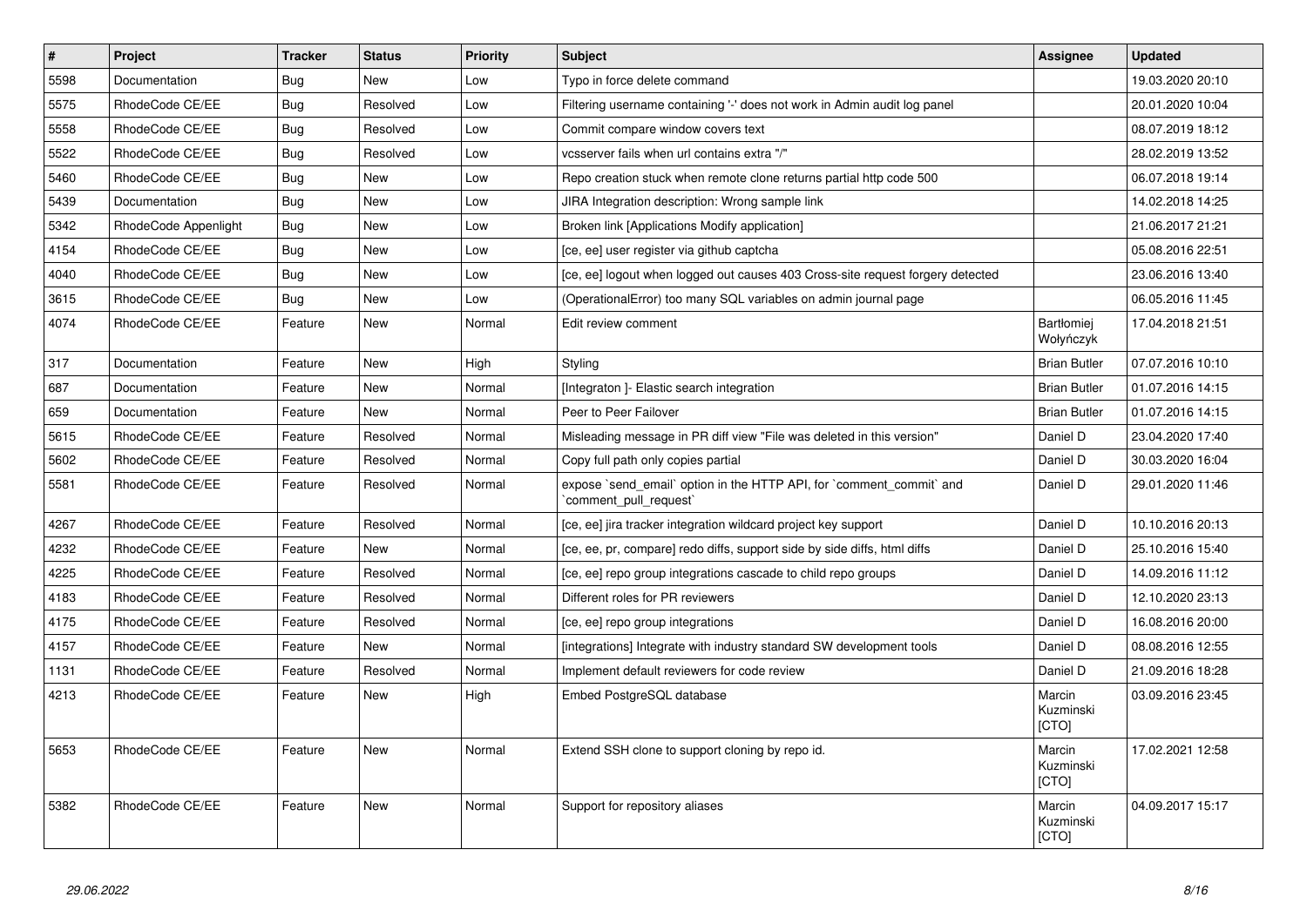| $\sharp$ | Project         | <b>Tracker</b> | <b>Status</b> | <b>Priority</b> | <b>Subject</b>                                                            | Assignee                     | <b>Updated</b>                    |
|----------|-----------------|----------------|---------------|-----------------|---------------------------------------------------------------------------|------------------------------|-----------------------------------|
| 4219     | RhodeCode CE/EE | Feature        | Resolved      | Normal          | [ce, ee] Add mandatory reviewers for pull requests                        | Marcin<br>Kuzminski<br>[CTO] | 20.06.2017 15:23                  |
| 4211     | RhodeCode CE/EE | Feature        | Resolved      | Normal          | [ce, ee] increase webhook flexibility                                     | Marcin<br>Kuzminski<br>[CTO] | 20.06.2022 10:55                  |
| 4193     | RhodeCode CE/EE | Feature        | In Progress   | Normal          | Improve Filter Functionality in the Change Log                            | Marcin<br>Kuzminski<br>[CTO] | 22.09.2017 10:25                  |
| 4000     | RhodeCode CE/EE | Feature        | New           | Normal          | Make compare more functional                                              | Marcin<br>Kuzminski<br>[CTO] | 18.11.2017 19:11                  |
| 5442     | RhodeCode CE/EE | Feature        | Resolved      | Low             | Preview of Jupyter notebooks                                              | Marcin<br>Kuzminski<br>[CTO] | 16.01.2019 16:33                  |
| 5441     | RhodeCode CE/EE | Feature        | <b>New</b>    | Low             | Some files not parsed as XML files                                        | Marcin<br>Kuzminski<br>[CTO] | 12.06.2018 12:23                  |
| 1055     | RhodeCode CE/EE | Feature        | Resolved      | Normal          | [pr, vcs] Expose the shadow repository of a pull request                  | Martin<br>Bornhold           | 26.10.2016 10:33                  |
| 5368     | RhodeCode CE/EE | Feature        | Resolved      | Normal          | Mercurial: Close branch before merging it                                 |                              | Mathieu Cantin   21.01.2020 02:11 |
| 5548     | RhodeCode CE/EE | Feature        | <b>New</b>    | Normal          | Initial Search API                                                        | Peter Colledge               | 07.07.2019 22:21                  |
| 5552     | RhodeCode CE/EE | Feature        | <b>New</b>    | High            | PR dependency across repos                                                |                              | 22.06.2019 01:15                  |
| 5289     | RhodeCode CE/EE | Feature        | New           | High            | Ability to Upload/Replace a file using the UI                             |                              | 22.09.2017 10:29                  |
| 5642     | RhodeCode CE/EE | Feature        | Resolved      | Normal          | pull request version column in commit list                                |                              | 30.04.2021 08:53                  |
| 5641     | RhodeCode CE/EE | Feature        | New           | Normal          | "Add draft" / (x) button usability                                        |                              | 30.11.2020 20:53                  |
| 5638     | RhodeCode CE/EE | Feature        | New           | Normal          | Add "Copy full url path" button                                           |                              | 05.02.2021 20:23                  |
| 5637     | RhodeCode CE/EE | Feature        | <b>New</b>    | Normal          | Clone URL templates - add per repository/namespace                        |                              | 29.10.2020 09:38                  |
| 5635     | RhodeCode CE/EE | Feature        | Resolved      | Normal          | Remember column sorted by of the "Pull Requests You Participate In" table |                              | 30.11.2020 22:30                  |
| 5631     | RhodeCode CE/EE | Feature        | <b>New</b>    | Normal          | Change target of PR                                                       |                              | 31.07.2020 17:05                  |
| 5617     | RhodeCode CE/EE | Feature        | New           | Normal          | Allow PRs to non-head bookmarks                                           |                              | 20.05.2020 12:25                  |
| 5614     | RhodeCode CE/EE | Feature        | Resolved      | Normal          | Show context function name in hg diffs                                    |                              | 23.04.2020 13:43                  |
| 5611     | RhodeCode CE/EE | Feature        | Resolved      | Normal          | Add information "is the pull request up to date?" in the PR page          |                              | 03.10.2021 23:24                  |
| 5603     | RhodeCode CE/EE | Feature        | Resolved      | Normal          | Code search - highlight matching search terms                             |                              | 30.03.2020 11:16                  |
| 5601     | RhodeCode CE/EE | Feature        | Resolved      | Normal          | Default navigation should be by branch name not commit id                 |                              | 04.06.2020 23:51                  |
| 5600     | RhodeCode CE/EE | Feature        | New           | Normal          | Change default repository landing page                                    |                              | 27.01.2021 01:04                  |
| 5595     | RhodeCode CE/EE | Feature        | New           | Normal          | Group code review mail notification                                       |                              | 03.03.2020 10:17                  |
| 5586     | RhodeCode CE/EE | Feature        | New           | Normal          | @mention should be a link                                                 |                              | 29.01.2020 11:46                  |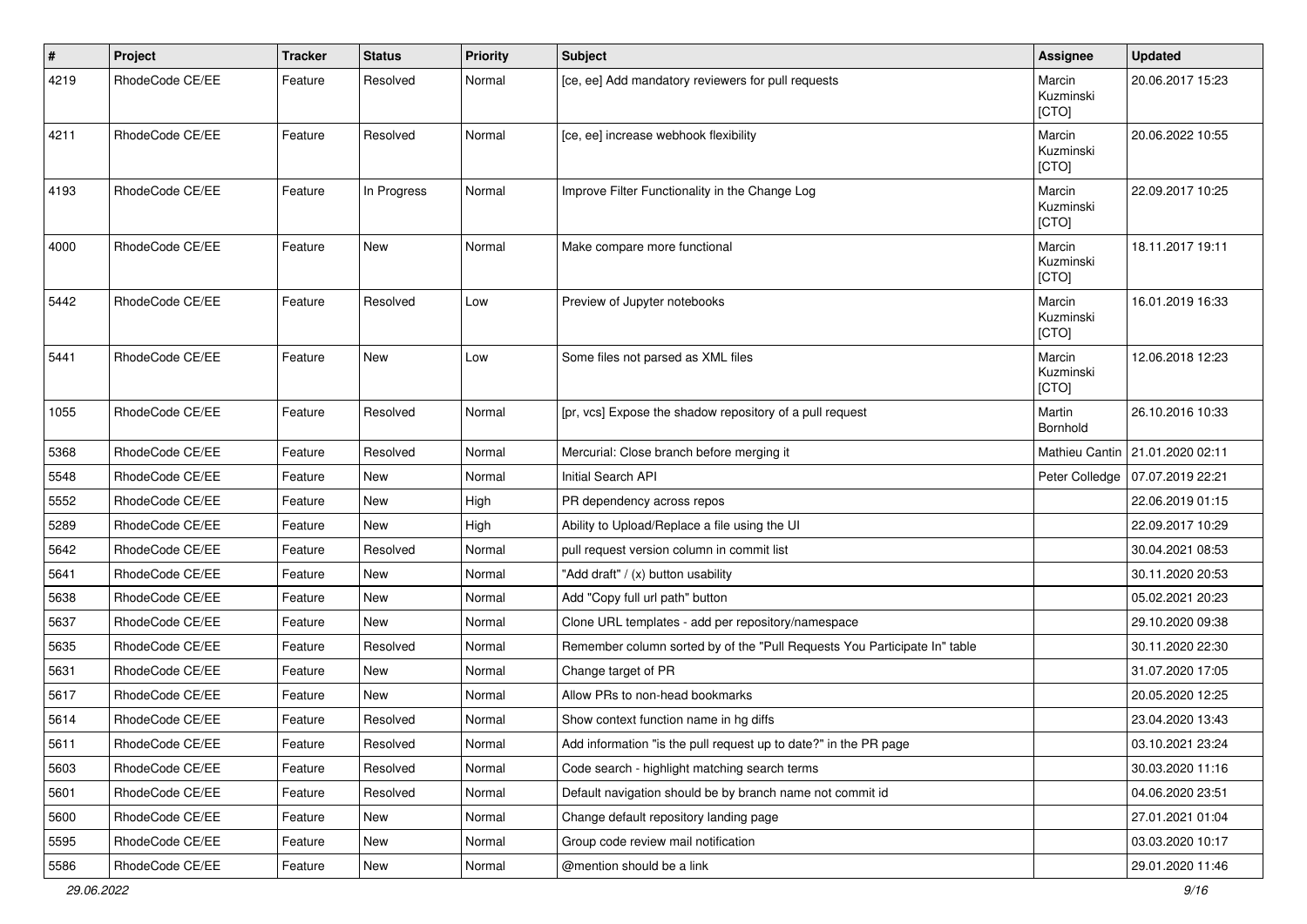| $\vert$ # | Project              | <b>Tracker</b> | <b>Status</b> | Priority | <b>Subject</b>                                                                                  | <b>Assignee</b> | <b>Updated</b>   |
|-----------|----------------------|----------------|---------------|----------|-------------------------------------------------------------------------------------------------|-----------------|------------------|
| 5585      | RhodeCode CE/EE      | Feature        | Resolved      | Normal   | Minimize downtime on rccontrol upgrade                                                          |                 | 27.03.2020 09:45 |
| 5584      | RhodeCode CE/EE      | Feature        | <b>New</b>    | Normal   | "update pull request link" message on vcs client                                                |                 | 23.01.2020 10:32 |
| 5583      | RhodeCode CE/EE      | Feature        | Resolved      | Normal   | rcextensions hook for pull request comment                                                      |                 | 23.04.2020 13:42 |
| 5582      | RhodeCode Control    | Feature        | New           | Normal   | Add the version number of a PR in the HTTP API                                                  |                 | 15.01.2020 10:45 |
| 5574      | RhodeCode CE/EE      | Feature        | Resolved      | Normal   | hg: Information for external hooks                                                              |                 | 30.07.2020 15:40 |
| 5543      | RhodeCode CE/EE      | Feature        | New           | Normal   | Repo API should have equivalent get_repo_audit_logs() to User API call<br>get_user_audit_logs() |                 | 26.02.2019 12:22 |
| 5534      | RhodeCode Control    | Feature        | <b>New</b>    | Normal   | extract/preload subcommand                                                                      |                 | 14.02.2019 14:45 |
| 5533      | RhodeCode Control    | Feature        | In Progress   | Normal   | Support busybox tar                                                                             |                 | 09.02.2019 22:09 |
| 5520      | RhodeCode CE/EE      | Feature        | Resolved      | Normal   | Show the head commits shas when the merge is prevented due to multiple heads                    |                 | 28.02.2019 13:52 |
| 5511      | RhodeCode CE/EE      | Feature        | New           | Normal   | New feature to synchronize the fork with the remote repo from the summary page                  |                 | 13.11.2018 01:23 |
| 5504      | RhodeCode CE/EE      | Feature        | New           | Normal   | Buttons to copy commit hash and to expand the commit message in the repo<br>summary view        |                 | 26.10.2018 00:59 |
| 5469      | RhodeCode CE/EE      | Feature        | Resolved      | Normal   | elastisearch > 2.x not supported ?                                                              |                 | 21.01.2020 02:19 |
| 5396      | RhodeCode CE/EE      | Feature        | Resolved      | Normal   | Merge state with shadow repo should be created during pull request                              |                 | 12.10.2017 21:57 |
| 5321      | RhodeCode CE/EE      | Feature        | Resolved      | Normal   | Audit logs                                                                                      |                 | 21.06.2017 12:49 |
| 5316      | RhodeCode CE/EE      | Feature        | In Progress   | Normal   | UI should provide checkout URL for a SVN path                                                   |                 | 06.11.2017 21:59 |
| 5278      | RhodeCode CE/EE      | Feature        | New           | Normal   | Require support for git repositories of the form git://                                         |                 | 13.04.2017 15:20 |
| 5273      | RhodeCode CE/EE      | Feature        | New           | Normal   | Comment status                                                                                  |                 | 07.04.2017 13:10 |
| 5272      | RhodeCode CE/EE      | Feature        | Resolved      | Normal   | Pull Request checklist                                                                          |                 | 21.01.2020 02:09 |
| 5271      | RhodeCode CE/EE      | Feature        | New           | Normal   | Private comments                                                                                |                 | 07.04.2017 12:01 |
| 5256      | RhodeCode CE/EE      | Feature        | New           | Normal   | Last repository access time.                                                                    |                 | 23.03.2017 16:34 |
| 5187      | RhodeCode CE/EE      | Feature        | Resolved      | Normal   | changelog dynamic loading of commits                                                            |                 | 12.06.2018 12:31 |
| 4301      | RhodeCode CE/EE      | Feature        | New           | Normal   | [API] toggle force_password_reset in api for Idap users                                         |                 | 28.10.2016 15:43 |
| 4272      | RhodeCode CE/EE      | Feature        | New           | Normal   | Better SPAM protection                                                                          |                 | 12.10.2016 11:14 |
| 4226      | RhodeCode CE/EE      | Feature        | New           | Normal   | [settings, system info] add VCS and Channelstream status to System Info                         |                 | 14.09.2016 16:45 |
| 4222      | RhodeCode CE/EE      | Feature        | New           | Normal   | Configurable detection of READMEs                                                               |                 | 09.09.2016 10:05 |
| 4207      | RhodeCode CE/EE      | Feature        | Resolved      | Normal   | Support for obsolescence markers in changelog UI                                                |                 | 19.05.2017 16:14 |
| 4192      | RhodeCode CE/EE      | Feature        | Resolved      | Normal   | [ce, ee] slack/hipchat integrations group commits by branch pushed                              |                 | 09.09.2016 19:01 |
| 4191      | RhodeCode CE/EE      | Feature        | New           | Normal   | Add custom Image logo option to header                                                          |                 | 22.08.2016 14:49 |
| 4182      | RhodeCode CE/EE      | Feature        | New           | Normal   | add direct link from notification to corresponding PR                                           |                 | 19.08.2016 12:35 |
| 4144      | RhodeCode CE/EE      | Feature        | New           | Normal   | [ux] improve enable/disable of notifications                                                    |                 | 02.08.2016 17:19 |
| 4071      | RhodeCode Appenlight | Feature        | New           | Normal   | Allow for easy out-out of assigned permissions                                                  |                 | 05.07.2016 10:14 |
| 4064      | RhodeCode Appenlight | Feature        | New           | Normal   | Create a multiple action feature for Reports and Logs lists                                     |                 | 30.06.2016 15:18 |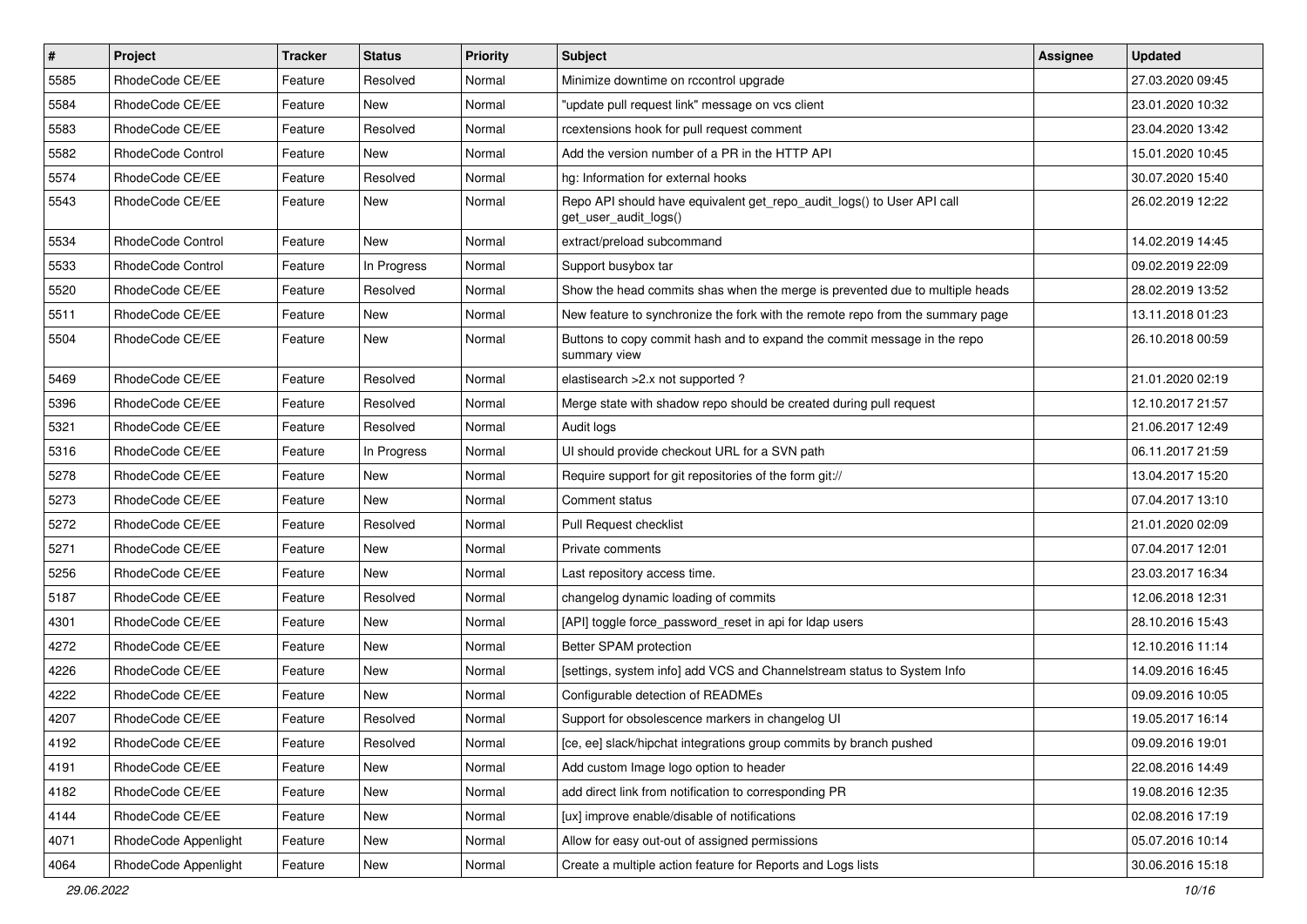| $\vert$ # | Project              | Tracker | <b>Status</b> | <b>Priority</b> | <b>Subject</b>                                                            | <b>Assignee</b>    | <b>Updated</b>   |
|-----------|----------------------|---------|---------------|-----------------|---------------------------------------------------------------------------|--------------------|------------------|
| 4063      | RhodeCode Appenlight | Feature | New           | Normal          | add option to specify custom value in dashboard select                    |                    | 30.06.2016 15:17 |
| 4062      | RhodeCode Appenlight | Feature | New           | Normal          | A way to see browser breakdown for an error                               |                    | 30.06.2016 15:16 |
| 4061      | RhodeCode Appenlight | Feature | New           | Normal          | Timezone for applications                                                 |                    | 30.06.2016 15:16 |
| 4060      | RhodeCode Appenlight | Feature | New           | Normal          | Replayable requests                                                       |                    | 30.06.2016 15:15 |
| 4059      | RhodeCode Appenlight | Feature | New           | Normal          | Server Monitoring                                                         |                    | 30.06.2016 15:15 |
| 4057      | RhodeCode Appenlight | Feature | New           | Normal          | Negation option for search filter                                         |                    | 30.06.2016 15:12 |
| 4056      | RhodeCode Appenlight | Feature | New           | Normal          | Optionally allow to filter graphs per machine in dashboard                |                    | 30.06.2016 15:12 |
| 4044      | RhodeCode CE/EE      | Feature | Resolved      | Normal          | <b>Branch permissions</b>                                                 |                    | 30.08.2018 09:48 |
| 3999      | RhodeCode CE/EE      | Feature | Resolved      | Normal          | Add `send account information` to user creation page                      |                    | 28.06.2016 15:22 |
| 3981      | RhodeCode CE/EE      | Feature | Resolved      | Normal          | Add cloud hosting like Gitlab, GitHub                                     |                    | 02.03.2020 09:14 |
| 3980      | RhodeCode CE/EE      | Feature | New           | Normal          | Add CI engine                                                             |                    | 05.06.2016 21:32 |
| 3979      | RhodeCode CE/EE      | Feature | New           | Normal          | Add kanban board                                                          |                    | 05.06.2016 21:20 |
| 3978      | RhodeCode CE/EE      | Feature | New           | Normal          | Add bug tracker                                                           |                    | 05.06.2016 21:20 |
| 3977      | RhodeCode CE/EE      | Feature | New           | Normal          | Wiki                                                                      |                    | 05.06.2016 21:11 |
| 3486      | RhodeCode CE/EE      | Feature | New           | Normal          | expose origin of permission in perm dict for users                        |                    | 06.06.2016 10:54 |
| 3472      | RhodeCode CE/EE      | Feature | New           | Normal          | Expose unified hooks that can be used in SSH backend                      |                    | 14.04.2016 17:54 |
| 3460      | RhodeCode CE/EE      | Feature | New           | Normal          | [ux, frontend] hide "show more" button when there is nothing more to show |                    | 11.04.2016 13:37 |
| 3455      | RhodeCode CE/EE      | Feature | New           | Normal          | [ux] commit message search should render entire commit message            |                    | 07.04.2016 17:50 |
| 3440      | RhodeCode CE/EE      | Feature | New           | Normal          | [design, ux] mock-up user interface for adding a branch/bookmark          |                    | 05.04.2016 09:21 |
| 3373      | RhodeCode CE/EE      | Feature | New           | Normal          | Allow to create Bookmarks and Branches from UI                            |                    | 05.04.2016 09:21 |
| 2882      | RhodeCode CE/EE      | Feature | New           | Normal          | Bulk comment submit                                                       |                    | 17.03.2016 17:50 |
| 2817      | RhodeCode CE/EE      | Feature | Resolved      | Normal          | Make largefiles downloadable from the interface                           |                    | 27.03.2017 14:04 |
| 2539      | RhodeCode CE/EE      | Feature | Feedback      | Normal          | Recursive deletion of resources                                           |                    | 20.04.2016 08:52 |
| 1457      | RhodeCode CE/EE      | Feature | New           | Normal          | add allow permissions inheritance on repo groups                          |                    | 22.09.2017 10:27 |
| 148       | RhodeCode CE/EE      | Feature | New           | Normal          | [comments] Add per file and multiline comments in a changeset             |                    | 25.05.2016 10:20 |
| 5643      | RhodeCode CE/EE      | Feature | Resolved      | Low             | jump to bottom of review                                                  |                    | 30.04.2021 08:53 |
| 5613      | RhodeCode CE/EE      | Feature | New           | Low             | Feature Request: Issue tracker link in new tab/window                     |                    | 03.10.2021 23:25 |
| 5536      | RhodeCode CE/EE      | Feature | Resolved      | Low             | Ability to disable server-side SSH key generation                         |                    | 28.02.2019 13:52 |
| 4220      | RhodeCode Appenlight | Feature | New           | Low             | Search params allow sorting of result.                                    |                    | 06.09.2016 16:33 |
| 4017      | RhodeCode Appenlight | Feature | New           | Low             | application logos need help                                               |                    | 14.06.2016 11:52 |
| 4269      | RhodeCode CE/EE      | Support | Resolved      | Normal          | Allow flash messages to be permanently surpressed                         | Marcin Lulek       | 14.10.2016 12:46 |
| 4243      | RhodeCode CE/EE      | Support | Resolved      | High            | Gist visibility update?                                                   | Martin<br>Bornhold | 27.09.2016 06:40 |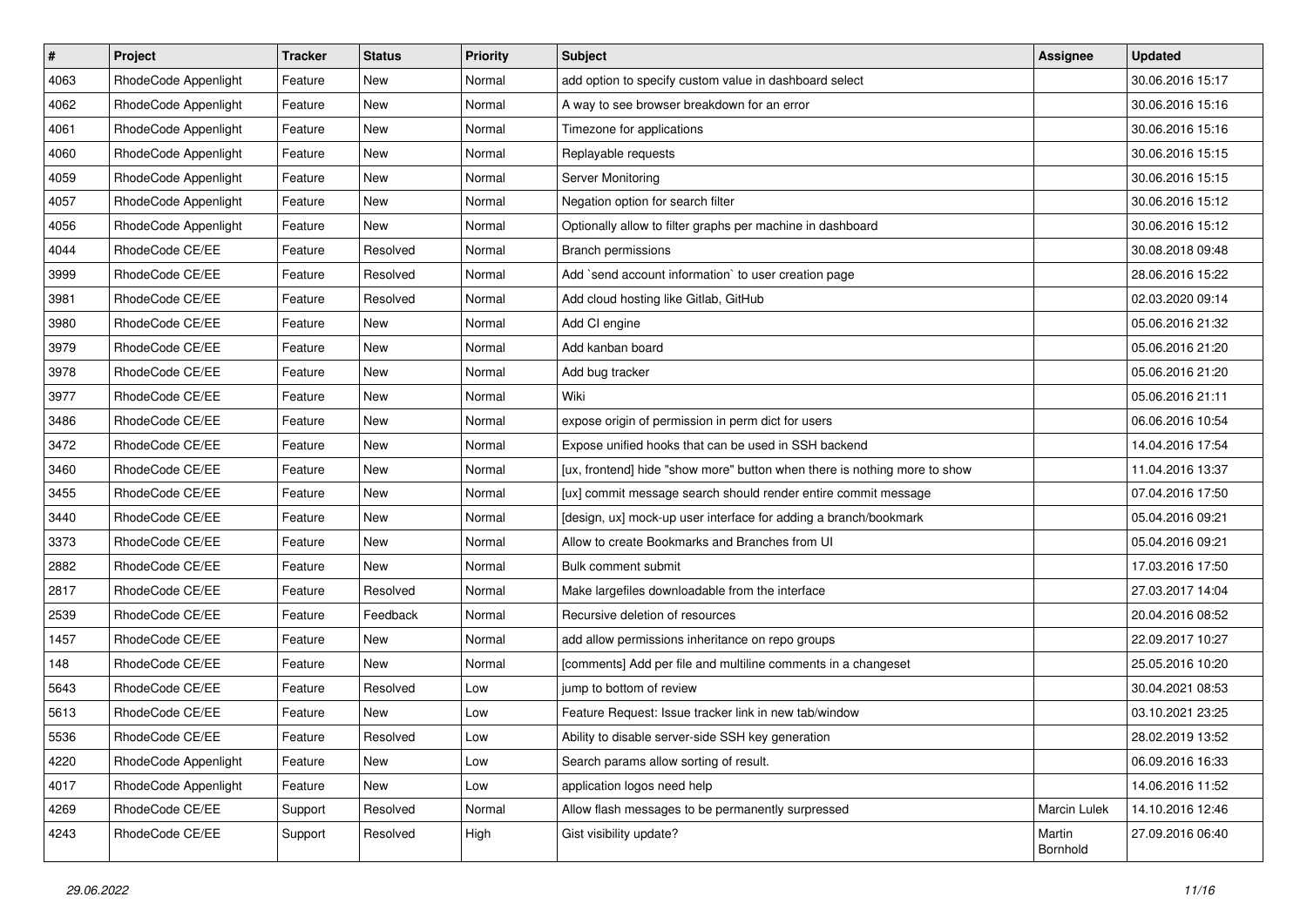| $\#$ | Project         | Tracker | <b>Status</b> | <b>Priority</b> | <b>Subject</b>                                                                                                                    | <b>Assignee</b>    | <b>Updated</b>   |
|------|-----------------|---------|---------------|-----------------|-----------------------------------------------------------------------------------------------------------------------------------|--------------------|------------------|
| 4244 | RhodeCode CE/EE | Support | Resolved      | Normal          | mod day syn template error when using auth realm with spaces in it                                                                | Martin<br>Bornhold | 28.09.2016 12:07 |
| 5516 | RhodeCode CE/EE | Support | Resolved      | High            | Cannot log into RhodeCode                                                                                                         | Thierry<br>Wynsdau | 28.05.2020 20:28 |
| 5491 | RhodeCode CE/EE | Support | New           | Urgent          | Upgrade RhodeCode Community + VCSSERVER from 4.10.4 to 4.12.4, pull request<br>stop working with reviewers                        |                    | 30.08.2018 09:47 |
| 5639 | RhodeCode CE/EE | Support | <b>New</b>    | High            | 500 Internal Server Error   The server has either erred  after importing Database<br>from backup                                  |                    | 22.11.2020 09:15 |
| 4677 | RhodeCode CE/EE | Support | Resolved      | High            | API get_repo_refs not working?                                                                                                    |                    | 19.12.2016 11:46 |
| 3364 | RhodeCode CE/EE | Support | New           | High            | Allow Specifying the Commit Message for Pull Request Merges                                                                       |                    | 17.04.2018 21:51 |
| 5677 | RhodeCode CE/EE | Support | New           | Normal          | PR cross merge                                                                                                                    |                    | 28.01.2022 16:59 |
| 5618 | RhodeCode CE/EE | Support | New           | Normal          | Getting HTTP 502 Bad Gateway when trying to push (or clone) on a slow network                                                     |                    | 27.05.2020 21:56 |
| 5609 | RhodeCode CE/EE | Support | Resolved      | Normal          | Change git diff algorithm                                                                                                         |                    | 31.03.2020 22:08 |
| 5593 | RhodeCode CE/EE | Support | New           | Normal          | SSH connections                                                                                                                   |                    | 17.02.2020 16:18 |
| 5591 | Documentation   | Support | <b>New</b>    | Normal          | documentation typo                                                                                                                |                    | 04.02.2020 19:43 |
| 5554 | RhodeCode CE/EE | Support | Resolved      | Normal          | How to increase number of commits shown in pagination on dashboard and<br>changelog                                               |                    | 21.01.2020 02:08 |
| 5546 | RhodeCode CE/EE | Support | Resolved      | Normal          | experiments with mercurial 4.9                                                                                                    |                    | 26.03.2019 09:23 |
| 5544 | RhodeCode CE/EE | Support | Resolved      | Normal          | Use of authentication token with LDAP account results in account lockout when max<br>bad password attempts are configured in LDAP |                    | 27.02.2019 10:09 |
| 5541 | RhodeCode CE/EE | Support | New           | Normal          | <b>SVN Settings: Repository Patterns</b>                                                                                          |                    | 16.12.2019 15:35 |
| 5529 | Documentation   | Support | New           | Normal          | Documentation does not detail watched repositories                                                                                |                    | 07.02.2019 00:16 |
| 5527 | RhodeCode CE/EE | Support | New           | Normal          | API: expose human readable failure reason                                                                                         |                    | 30.01.2019 17:43 |
| 5503 | RhodeCode CE/EE | Support | New           | Normal          | failed to upgrade to 4.13.3                                                                                                       |                    | 06.11.2018 18:28 |
| 5499 | RhodeCode CE/EE | Support | New           | Normal          | ERROR [celery.worker.consumer.consumer] consumer: Cannot connect                                                                  |                    | 11.09.2018 08:39 |
| 5497 | RhodeCode CE/EE | Support | New           | Normal          | hg push hangs                                                                                                                     |                    | 30.08.2018 22:15 |
| 5496 | RhodeCode CE/EE | Support | New           | Normal          | database migration 4.11.6 mysql to 4.12.4 postgres                                                                                |                    | 27.08.2018 21:17 |
| 5495 | RhodeCode CE/EE | Support | New           | Normal          | Idap to crowd users_groups sync source                                                                                            |                    | 10.09.2018 22:09 |
| 5484 | RhodeCode CE/EE | Support | New           | Normal          | Setting up ssh, remote hg not found                                                                                               |                    | 06.07.2018 23:41 |
| 5468 | RhodeCode CE/EE | Support | New           | Normal          | Check logic for updating last commit for repository groups                                                                        |                    | 30.08.2018 09:47 |
| 5423 | Documentation   | Support | Resolved      | Normal          | API-Documentation for Method "create_repo_group" faulty                                                                           |                    | 22.01.2018 16:23 |
| 5395 | RhodeCode CE/EE | Support | Resolved      | Normal          | Svn protocols and performance                                                                                                     |                    | 04.04.2019 18:08 |
| 5394 | RhodeCode CE/EE | Support | New           | Normal          | SVN to Git / Mercurial Migration                                                                                                  |                    | 03.10.2017 09:29 |
| 5375 | RhodeCode CE/EE | Support | Resolved      | Normal          | How do I configure "Go to" to just search repository names?                                                                       |                    | 16.08.2017 18:00 |
| 5269 | RhodeCode CE/EE | Support | New           | Normal          | Upgrade from RC EE 3.7.1 to RC EE 4.x                                                                                             |                    | 29.06.2017 19:36 |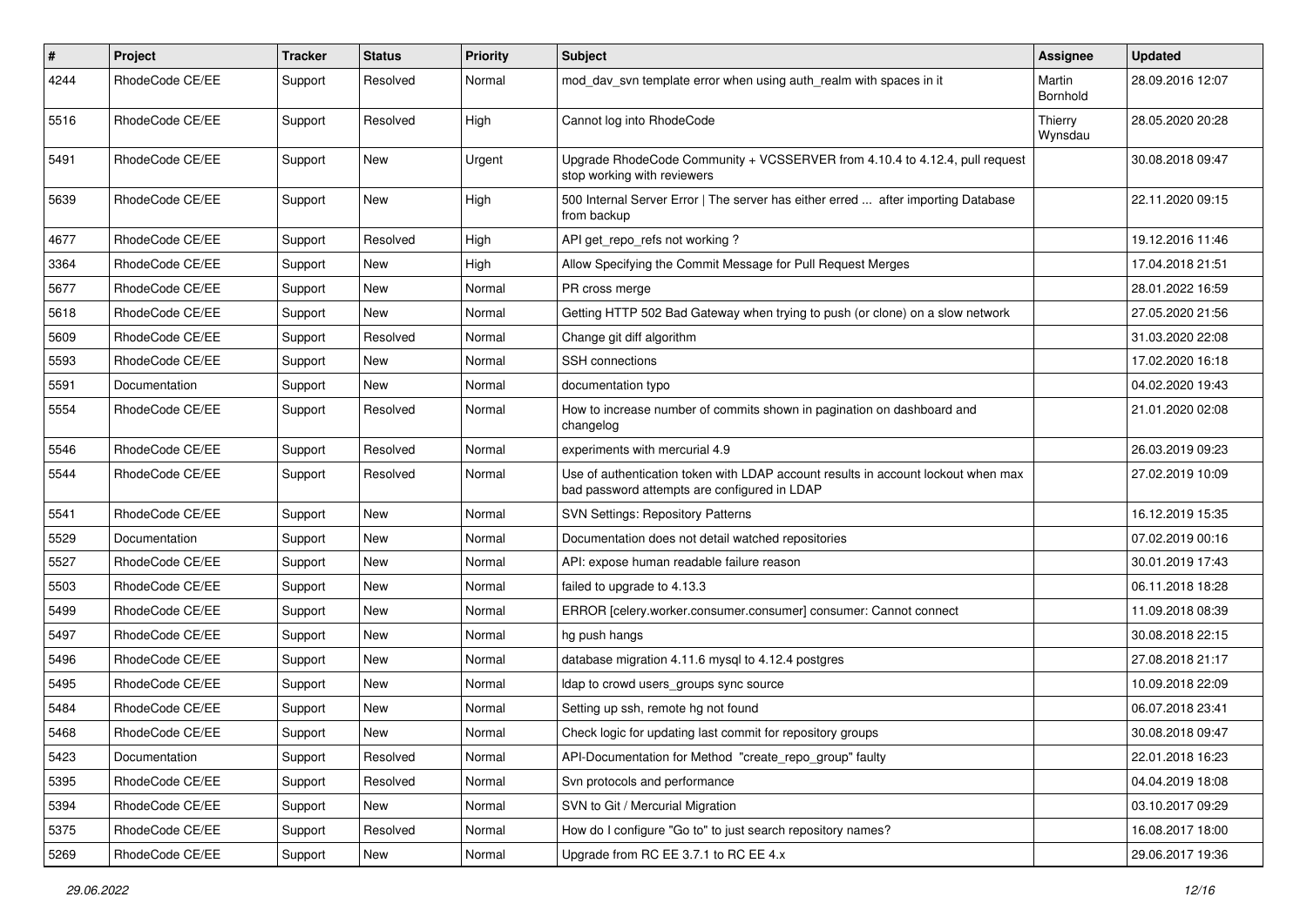| $\pmb{\#}$ | Project         | <b>Tracker</b> | <b>Status</b> | <b>Priority</b> | <b>Subject</b>                                                                            | <b>Assignee</b>                | <b>Updated</b>   |
|------------|-----------------|----------------|---------------|-----------------|-------------------------------------------------------------------------------------------|--------------------------------|------------------|
| 5255       | RhodeCode CE/EE | Support        | New           | Normal          | I can't access issues created by me from mail                                             |                                | 04.04.2017 11:28 |
| 5237       | Documentation   | Support        | New           | Normal          | documentation for DR                                                                      |                                | 06.03.2017 23:34 |
| 4303       | RhodeCode CE/EE | Support        | New           | Normal          | rhodecode instance                                                                        |                                | 08.11.2016 16:32 |
| 4252       | RhodeCode CE/EE | Support        | New           | Normal          | Backup & Recovery                                                                         |                                | 07.10.2016 19:47 |
| 4227       | RhodeCode CE/EE | Support        | Resolved      | Normal          | VBScript files detected as text/plain - no syntax highlighting                            |                                | 14.09.2016 22:38 |
| 4081       | RhodeCode CE/EE | Support        | Resolved      | Normal          | Receiving server 500 error when trying to clone repo from windows client using<br>eclipse |                                | 12.07.2016 14:30 |
| 3967       | RhodeCode CE/EE | Support        | In Progress   | Normal          | Server 500 error                                                                          |                                | 11.08.2016 13:39 |
| 3332       | RhodeCode CE/EE | Support        | New           | Normal          | LDAP settings page: Add button "test connection"                                          |                                | 17.03.2016 10:23 |
| 5326       | RhodeCode CE/EE | Task           | Resolved      | Normal          | Public usergroup profile                                                                  | <b>Bartłomiei</b><br>Wołyńczyk | 22.02.2018 15:44 |
| 5270       | RhodeCode CE/EE | Task           | New           | Normal          | Comments updates                                                                          | Bartłomiej<br>Wołyńczyk        | 17.04.2018 21:51 |
| 3093       | Documentation   | Task           | New           | Normal          | [API] - update hg/git update pr API. Auto updates PR on push                              | <b>Brian Butler</b>            | 01.07.2016 14:15 |
| 3092       | Documentation   | Task           | New           | Normal          | [RCE, ini] - doc available settings + check tender with Gemalto hacks                     | <b>Brian Butler</b>            | 01.07.2016 14:15 |
| 682        | Documentation   | Task           | New           | Normal          | Error Msg guide                                                                           | <b>Brian Butler</b>            | 01.07.2016 14:15 |
| 4311       | RhodeCode CE/EE | Task           | Resolved      | Normal          | Diffs feedback                                                                            | Daniel D                       | 26.11.2016 14:10 |
| 4288       | RhodeCode CE/EE | Task           | Resolved      | Normal          | [ce, ee] unify controllers that use diffs                                                 | Daniel D                       | 02.08.2017 11:41 |
| 4246       | RhodeCode CE/EE | Task           | New           | Normal          | [ce, ee, vcs, git] add tests for annotated git tags                                       | Daniel D                       | 13.02.2018 18:03 |
| 4238       | RhodeCode CE/EE | Task           | Resolved      | Normal          | default reviewers updates                                                                 | Daniel D                       | 06.10.2016 14:26 |
| 4202       | RhodeCode CE/EE | Task           | Resolved      | Normal          | Polish the 503.html page                                                                  | Daniel D                       | 30.08.2016 23:54 |
| 4197       | RhodeCode CE/EE | Task           | New           | Normal          | [ce, ee] get list of users with their permissions to a repository                         | Daniel D                       | 22.09.2017 10:30 |
| 4181       | RhodeCode CE/EE | Task           | Resolved      | Normal          | Integrations: allow root repos only integrations                                          | Daniel D                       | 31.08.2016 17:44 |
| 4180       | RhodeCode CE/EE | Task           | Resolved      | Normal          | integrations: possible limit the updates sent                                             | Daniel D                       | 22.08.2016 12:22 |
| 4179       | RhodeCode CE/EE | Task           | New           | Normal          | [ce, ee] refine perms summary list                                                        | Daniel D                       | 14.09.2016 12:09 |
| 4147       | RhodeCode CE/EE | Task           | New           | Normal          | [ce, ee, docs] Events documentation                                                       | Daniel D                       | 15.08.2016 12:33 |
| 4120       | RhodeCode CE/EE | Task           | New           | Normal          | [ce] replace get_repo_nodes api                                                           | Daniel D                       | 17.04.2018 21:49 |
| 4289       | RhodeCode CE/EE | Task           | New           | Low             | [ce, ee] clean up pygments lexer functions + handling                                     | Daniel D                       | 21.10.2016 14:44 |
| 4259       | RhodeCode CE/EE | Task           | Resolved      | Low             | Events, create post-create-user event                                                     | Daniel D                       | 30.01.2017 20:11 |
| 4153       | RhodeCode CE/EE | Task           | Resolved      | Normal          | Optimize readme fetching by changing the system of readme detection                       | Johannes<br>Bornhold           | 09.09.2016 10:17 |
| 4194       | RhodeCode CE/EE | Task           | Resolved      | Normal          | move svn http backend out of labs into a real VCS settings                                | Lisa Quatmann                  | 14.09.2016 23:16 |
| 5386       | RhodeCode CE/EE | Task           | Resolved      | Normal          | Increase security for Email Change                                                        | Marcin<br>Kuzminski<br>[CTO]   | 17.02.2018 17:29 |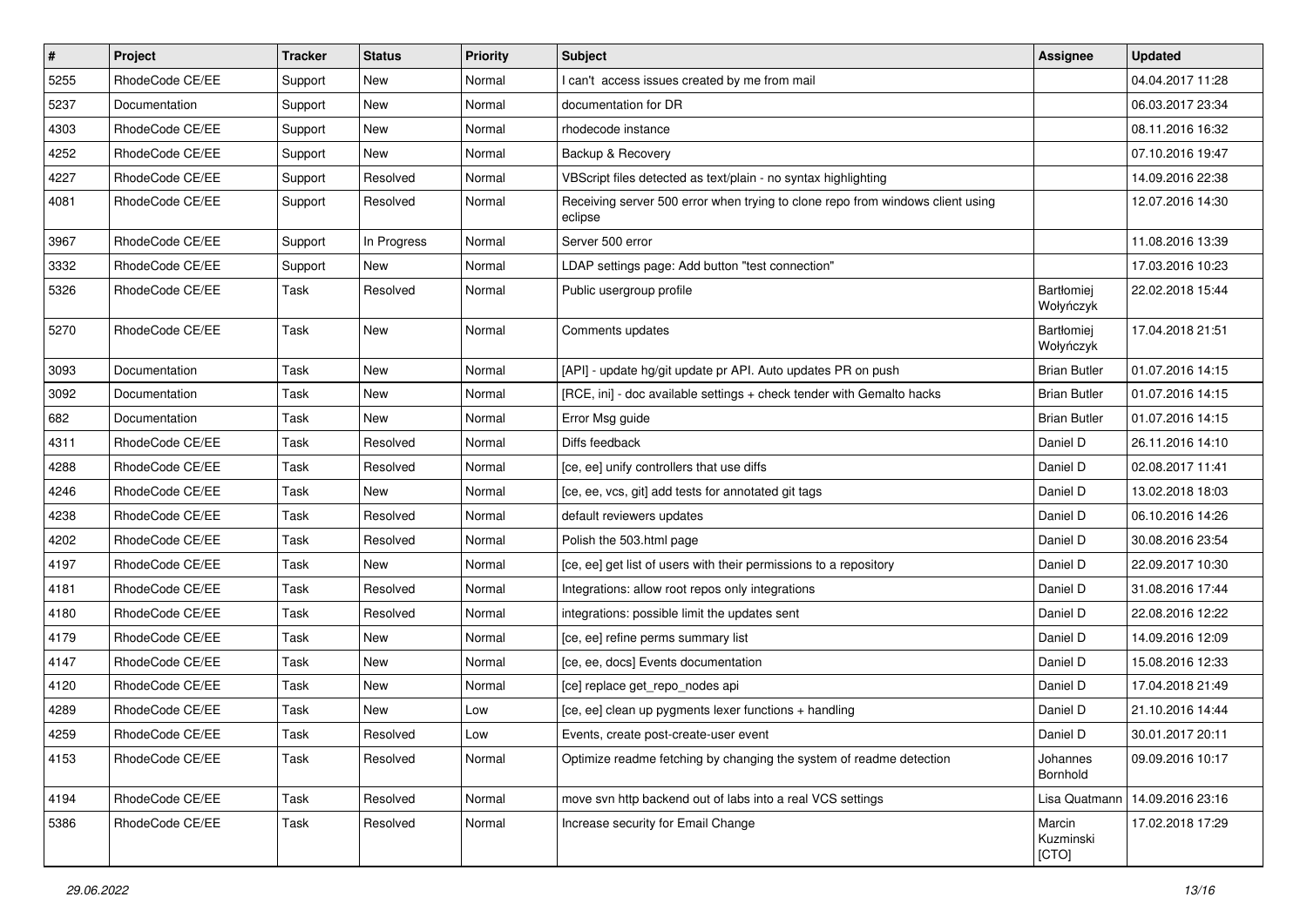| $\vert$ # | Project              | <b>Tracker</b> | <b>Status</b> | <b>Priority</b> | <b>Subject</b>                                                                                       | Assignee                     | <b>Updated</b>   |
|-----------|----------------------|----------------|---------------|-----------------|------------------------------------------------------------------------------------------------------|------------------------------|------------------|
| 5150      | RhodeCode CE/EE      | Task           | Resolved      | Normal          | Password reset promts in my account should be hidden in accounts that are not of<br>type rhodecode   | Marcin<br>Kuzminski<br>[CTO] | 02.01.2017 16:34 |
| 4670      | RhodeCode CE/EE      | Task           | Resolved      | Normal          | Release 4.5.1                                                                                        | Marcin<br>Kuzminski<br>[CTO] | 06.12.2016 21:13 |
| 4297      | RhodeCode CE/EE      | Task           | Resolved      | Normal          | redo the my-pull-requests page to use the datagrid                                                   | Marcin<br>Kuzminski<br>[CTO] | 01.11.2016 09:31 |
| 4282      | RhodeCode CE/EE      | Task           | Resolved      | Normal          | Add inode limit together with disk usage                                                             | Marcin<br>Kuzminski<br>[CTO] | 19.10.2016 12:18 |
| 4281      | RhodeCode CE/EE      | Task           | Resolved      | Normal          | Fix docs on To `increase database performance`                                                       | Marcin<br>Kuzminski<br>[CTO] | 18.10.2016 16:39 |
| 4245      | RhodeCode CE/EE      | Task           | Resolved      | Normal          | Convert control command to use http mode by default                                                  | Marcin<br>Kuzminski<br>[CTO] | 14.10.2016 16:13 |
| 3556      | RhodeCode CE/EE      | Task           | Resolved      | Normal          | Disable and rename initial_repo_scan flag                                                            | Marcin<br>Kuzminski<br>[CTO] | 22.04.2016 14:33 |
| 3454      | RhodeCode CE/EE      | Task           | Feedback      | Normal          | [ce/ee] visually differentiate the two editions                                                      | Marcin<br>Kuzminski<br>[CTO] | 10.08.2016 03:30 |
| 4234      | RhodeCode CE/EE      | Task           | <b>New</b>    | Normal          | prepare and test RhodeCode VM image for AWS                                                          | <b>Marcin Lulek</b>          | 11.07.2017 13:32 |
| 4052      | RhodeCode Appenlight | Task           | New           | Normal          | release fixes                                                                                        | <b>Marcin Lulek</b>          | 29.06.2016 12:14 |
| 4251      | RhodeCode CE/EE      | Task           | Feedback      | High            | [customer] Pull request with subrepos                                                                | Martin<br>Bornhold           | 10.11.2016 17:52 |
| 4237      | RhodeCode CE/EE      | Task           | Resolved      | Normal          | Enable HTTP support                                                                                  | Martin<br>Bornhold           | 12.10.2016 11:51 |
| 4203      | RhodeCode CE/EE      | Task           | Resolved      | Normal          | Get rid of svn.proxy.parent_path_root, and replace it with reading storage location<br>from Database | Martin<br>Bornhold           | 22.09.2016 14:31 |
| 5391      | RhodeCode CE/EE      | Task           | Resolved      | High            | Secure Email change                                                                                  |                              | 17.04.2018 21:50 |
| 4235      | RhodeCode CE/EE      | Task           | Resolved      | High            | Support GIT LFS server                                                                               |                              | 23.03.2017 17:24 |
| 5537      | RhodeCode CE/EE      | Task           | Resolved      | Normal          | Add owner to create_pull_request API                                                                 |                              | 28.02.2019 13:52 |
| 5404      | RhodeCode CE/EE      | Task           | New           | Normal          | Add an option to detach review rules when deleting an user                                           |                              | 22.11.2017 11:23 |
| 5400      | RhodeCode CE/EE      | Task           | New           | Normal          | User group - subgroup support                                                                        |                              | 06.11.2017 22:00 |
| 5343      | RhodeCode CE/EE      | Task           | Resolved      | Normal          | SSH key management and SSH support                                                                   |                              | 18.08.2017 23:50 |
| 5265      | RhodeCode CE/EE      | Task           | Resolved      | Normal          | Enable phases support                                                                                |                              | 11.05.2017 11:10 |
| 5235      | RhodeCode CE/EE      | Task           | Resolved      | Normal          | relative image support                                                                               |                              | 10.03.2017 23:37 |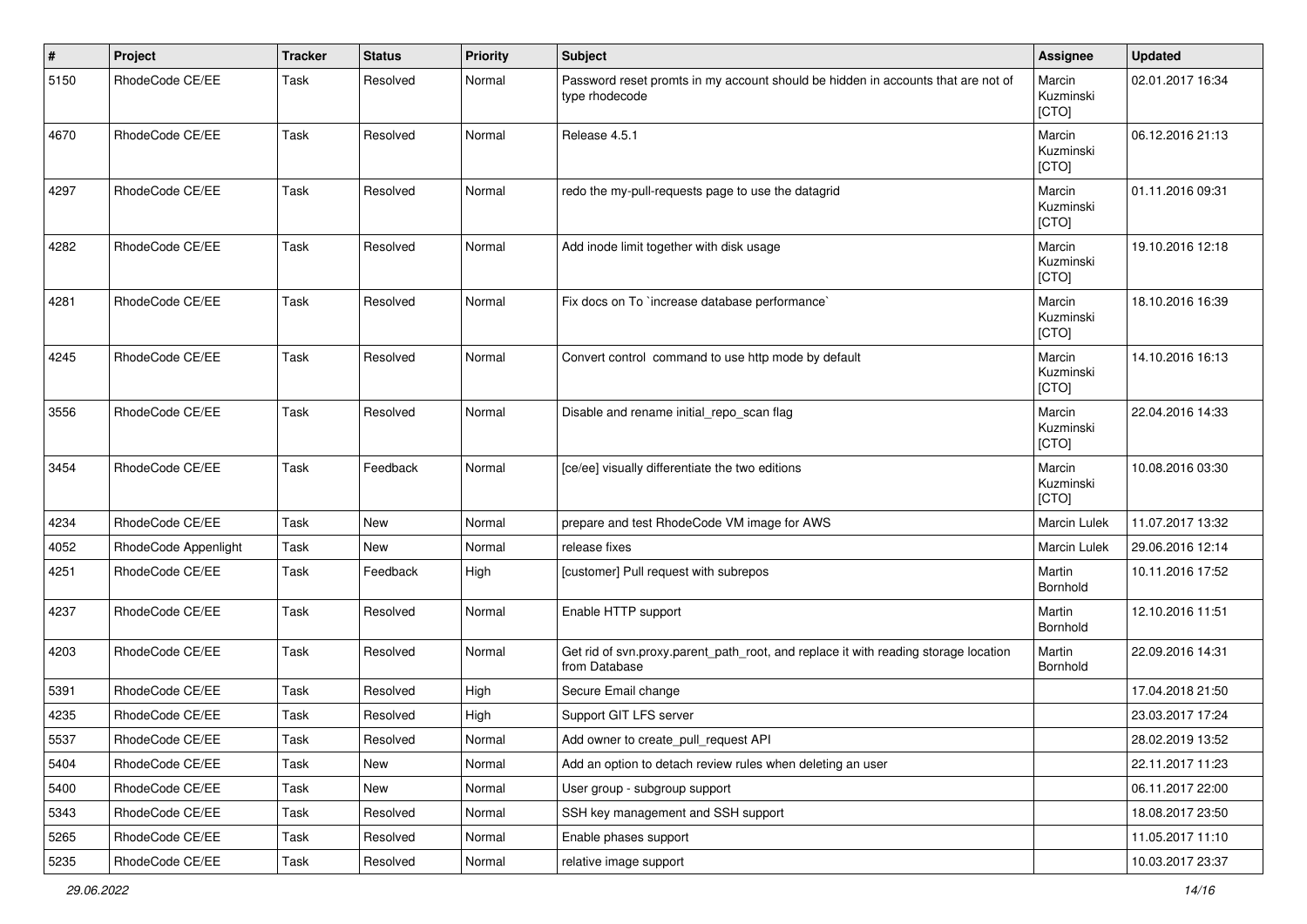| $\pmb{\#}$ | Project         | <b>Tracker</b> | <b>Status</b> | <b>Priority</b> | Subject                                                                                               | Assignee | <b>Updated</b>   |
|------------|-----------------|----------------|---------------|-----------------|-------------------------------------------------------------------------------------------------------|----------|------------------|
| 5229       | RhodeCode CE/EE | Task           | Resolved      | Normal          | add support for https://clipboardjs.com/                                                              |          | 21.01.2020 02:19 |
| 5225       | RhodeCode CE/EE | Task           | Resolved      | Normal          | add tag of author/contribitor to comments                                                             |          | 11.05.2017 11:10 |
| 5221       | RhodeCode CE/EE | Task           | Resolved      | Normal          | Missing comment type in emails                                                                        |          | 19.02.2017 21:46 |
| 5203       | RhodeCode CE/EE | Task           | Resolved      | Normal          | optimise large repos speed                                                                            |          | 08.09.2017 16:10 |
| 5202       | RhodeCode CE/EE | Task           | Resolved      | Normal          | run git gc and git repack on GIT repos when we have a scheduler via celery in<br>pyramid              |          | 04.12.2017 20:49 |
| 5201       | RhodeCode CE/EE | Task           | Resolved      | Normal          | API: implement describe-methods                                                                       |          | 13.02.2017 15:57 |
| 5200       | RhodeCode CE/EE | Task           | New           | Normal          | investigate search improvements                                                                       |          | 16.12.2019 16:04 |
| 5198       | RhodeCode CE/EE | Task           | Resolved      | Normal          | remove pyro4 from enterprise                                                                          |          | 07.02.2017 19:28 |
| 5184       | RhodeCode CE/EE | Task           | Resolved      | Normal          | bump pyramid to 1.7.X                                                                                 |          | 06.02.2017 21:50 |
| 4678       | RhodeCode CE/EE | Task           | Resolved      | Normal          | Release 4.5.2                                                                                         |          | 19.12.2016 17:32 |
| 4669       | RhodeCode CE/EE | Task           | New           | Normal          | disable pytest sugar on nix-build                                                                     |          | 01.12.2016 12:52 |
| 4666       | RhodeCode CE/EE | Task           | Resolved      | Normal          | Bump git and mercurial to latest versions                                                             |          | 02.12.2016 19:01 |
| 4312       | RhodeCode CE/EE | Task           | New           | Normal          | Storage location changes                                                                              |          | 11.07.2017 13:31 |
| 4305       | RhodeCode CE/EE | Task           | Resolved      | Normal          | Meta-tagging could be excluded from limit                                                             |          | 09.11.2016 19:27 |
| 4299       | RhodeCode CE/EE | Task           | New           | Normal          | TEMPLATE repo groups                                                                                  |          | 22.09.2017 10:26 |
| 4290       | RhodeCode CE/EE | Task           | <b>New</b>    | Normal          | Allow to transplant the review status to merged commits                                               |          | 17.04.2018 21:50 |
| 4283       | RhodeCode CE/EE | Task           | Resolved      | Normal          | bump whoosh to 2.7.4 release                                                                          |          | 13.12.2016 21:08 |
| 4216       | RhodeCode CE/EE | Task           | <b>New</b>    | Normal          | [ux, renderers] implement consistent rendering for text fields                                        |          | 06.09.2016 11:46 |
| 4169       | RhodeCode CE/EE | Task           | Resolved      | Normal          | re-architecture celery support                                                                        |          | 17.11.2017 19:21 |
| 4163       | RhodeCode CE/EE | Task           | <b>New</b>    | Normal          | [ce, ee] celery refactor + upgrade                                                                    |          | 15.08.2016 12:32 |
| 4151       | RhodeCode CE/EE | Task           | Resolved      | Normal          | [packaging] Subversion to current 1.9.X                                                               |          | 09.09.2016 10:18 |
| 4140       | RhodeCode CE/EE | Task           | Resolved      | Normal          | Check middleware chain status, and Verify that special middleware is catching<br>exceptions correctly |          | 23.08.2016 12:13 |
| 4108       | RhodeCode CE/EE | Task           | Resolved      | Normal          | Release 4.2.2                                                                                         |          | 14.10.2016 13:08 |
| 4051       | RhodeCode CE/EE | Task           | <b>New</b>    | Normal          | [ux, renderering] Consistent formatting on text fields.                                               |          | 22.09.2017 10:27 |
| 4045       | RhodeCode CE/EE | Task           | New           | Normal          | File permissions                                                                                      |          | 17.04.2018 21:49 |
| 4003       | RhodeCode CE/EE | Task           | Resolved      | Normal          | User personal repository groups improvements                                                          |          | 07.11.2016 16:12 |
| 3504       | RhodeCode CE/EE | Task           | In Progress   | Normal          | [routing] Move static assets under a common prefix                                                    |          | 19.07.2016 12:27 |
| 3484       | RhodeCode CE/EE | Task           | New           | Normal          | oauth: reduce required permissions for 3rd party                                                      |          | 13.04.2016 12:33 |
| 3377       | RhodeCode CE/EE | Task           | New           | Normal          | extra fields types extensions                                                                         |          | 24.03.2016 15:23 |
| 3376       | RhodeCode CE/EE | Task           | New           | Normal          | Repo action plugins                                                                                   |          | 24.03.2016 15:21 |
| 3362       | RhodeCode CE/EE | Task           | New           | Normal          | auth-plugins, indicate visually that plugin is turned on but NOT enabled                              |          | 22.03.2016 19:03 |
| 3333       | RhodeCode Tools | Task           | New           | Normal          | Create rhodecode-tools backup command for backup of RhodeCode Enterprise                              |          | 17.03.2016 12:43 |